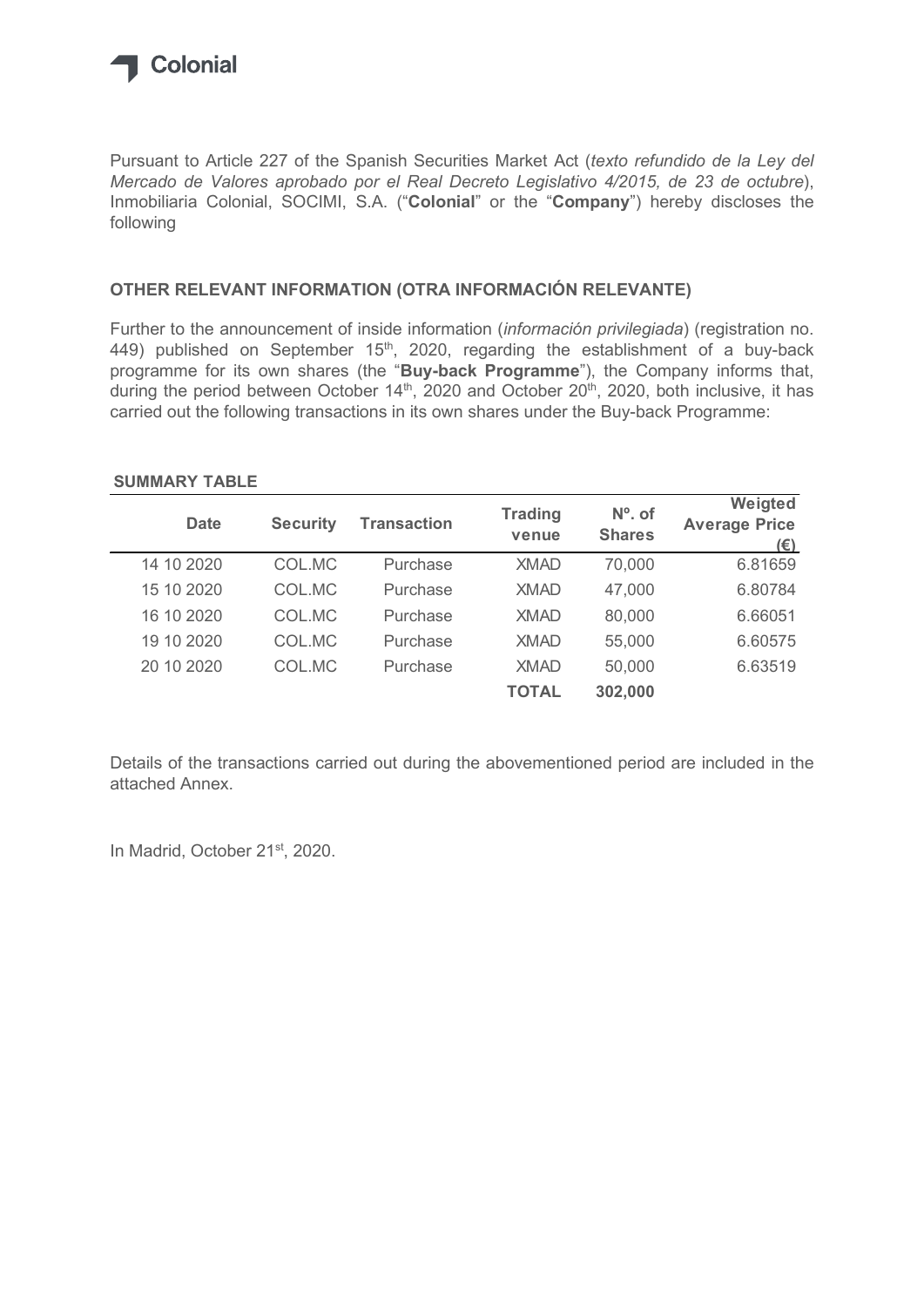## ANNEX

| $N^{\circ}$ . of<br><b>Trading</b><br><b>Security</b><br><b>Transaction</b><br>Intermediary<br>Date<br>Price $(\epsilon)$<br><b>Shares</b><br>venue<br>14 10 2020<br>COL.MC<br><b>XMAD</b><br>Purchase<br>206<br>6.93<br>COL.MC<br>XMAD<br>797<br>Banco Sabadell, S.A.<br>14 10 2020<br>Purchase<br>6.93<br>COL.MC<br>Banco Sabadell, S.A.<br>14 10 2020<br>Purchase<br><b>XMAD</b><br>2,400<br>6.88<br>COL.MC<br><b>XMAD</b><br>2,600<br>14 10 2020<br>Purchase<br>6.88<br>Banco Sabadell, S.A.<br>COL.MC<br>XMAD<br>14 10 2020<br>Purchase<br>394<br>6.885<br>COL.MC<br><b>XMAD</b><br>Banco Sabadell, S.A.<br>14 10 2020<br>Purchase<br>687<br>6.885<br>COL.MC<br>XMAD<br>14 10 2020<br>Purchase<br>1,043<br>6.85<br>Banco Sabadell, S.A.<br>COL.MC<br>661<br>14 10 2020<br>Purchase<br><b>XMAD</b><br>6.865<br>COL.MC<br><b>XMAD</b><br>377<br>Banco Sabadell, S.A.<br>14 10 2020<br>6.865<br>Purchase<br><b>XMAD</b><br>14 10 2020<br>COL.MC<br>1,007<br>6.845<br>Banco Sabadell, S.A.<br>Purchase<br>XMAD<br>14 10 2020<br>COL.MC<br>118<br>6.805<br>Banco Sabadell, S.A.<br>Purchase<br>COL.MC<br>XMAD<br>350<br>6.82<br>Banco Sabadell, S.A.<br>14 10 2020<br>Purchase<br>COL.MC<br><b>XMAD</b><br>6.825<br>14 10 2020<br>Purchase<br>743<br>Banco Sabadell, S.A.<br>14 10 2020<br>COL.MC<br>XMAD<br>4,882<br>6.86<br>Purchase<br>14 10 2020<br>COL.MC<br><b>XMAD</b><br>1,097<br>6.86<br>Purchase<br>COL.MC<br><b>XMAD</b><br>1,058<br>6.86<br>14 10 2020<br>Purchase<br>COL.MC<br><b>XMAD</b><br>1,070<br>6.85<br>14 10 2020<br>Purchase<br>14 10 2020<br>COL.MC<br><b>XMAD</b><br>6.805<br>Purchase<br>3,471<br>COL.MC<br>Purchase<br><b>XMAD</b><br>6.805<br>14 10 2020<br>100<br>COL.MC<br><b>XMAD</b><br>100<br>6.805<br>14 10 2020<br>Purchase<br><b>XMAD</b><br>871<br>6.82<br>14 10 2020<br>COL.MC<br>Purchase<br>COL.MC<br><b>XMAD</b><br>134<br>6.82<br>14 10 2020<br>Purchase<br>COL.MC<br><b>XMAD</b><br>1,030<br>6.83<br>14 10 2020<br>Purchase<br>14 10 2020<br>COL.MC<br><b>XMAD</b><br>6.82<br>Purchase<br>1,042<br>COL.MC<br><b>XMAD</b><br>14 10 2020<br>Purchase<br>1,259<br>6.805<br>COL.MC<br>70<br>6.805<br>14 10 2020<br>Purchase<br><b>XMAD</b><br>14 10 2020<br>COL.MC<br>Purchase<br>XMAD<br>1,022<br>6.83<br>COL.MC<br><b>XMAD</b><br>474<br>6.82<br>14 10 2020<br>Purchase<br>COL.MC<br><b>XMAD</b><br>613<br>6.82<br>14 10 2020<br>Purchase<br>COL.MC<br><b>XMAD</b><br>1,089<br>14 10 2020<br>Purchase<br>6.78<br>COL.MC<br>Purchase<br><b>XMAD</b><br>1,009<br>6.79<br>14 10 2020<br>COL.MC<br><b>XMAD</b><br>53<br>6.79<br>14 10 2020<br>Purchase<br><b>XMAD</b><br>360<br>14 10 2020<br>COL.MC<br>6.79<br>Purchase<br>COL.MC<br><b>XMAD</b><br>664<br>6.79<br>14 10 2020<br>Purchase<br>COL.MC<br><b>XMAD</b><br>31<br>6.79<br>14 10 2020<br>Purchase<br>14 10 2020<br>COL.MC<br><b>XMAD</b><br>Purchase<br>484<br>6.79<br>COL.MC<br><b>XMAD</b><br>539<br>6.8<br>14 10 2020<br>Purchase<br>14 10 2020<br>COL.MC<br>Purchase<br><b>XMAD</b><br>241<br>6.815<br>COL.MC<br><b>XMAD</b><br>812<br>6.815<br>14 10 2020<br>Purchase<br>COL.MC<br><b>XMAD</b><br>1,029<br>6.815<br>14 10 2020<br>Purchase<br>COL.MC<br><b>XMAD</b><br>6.815<br>14 10 2020<br>Purchase<br>1,095<br>COL.MC<br><b>XMAD</b><br>6.805<br>14 10 2020<br>Purchase<br>140<br>COL.MC<br><b>XMAD</b><br>911<br>6.805<br>14 10 2020<br>Purchase<br>COL.MC<br><b>XMAD</b><br>6.81<br>14 10 2020<br>Purchase<br>1,071 |            |        |          | <b>ANNEX</b> |       |      |                      |
|------------------------------------------------------------------------------------------------------------------------------------------------------------------------------------------------------------------------------------------------------------------------------------------------------------------------------------------------------------------------------------------------------------------------------------------------------------------------------------------------------------------------------------------------------------------------------------------------------------------------------------------------------------------------------------------------------------------------------------------------------------------------------------------------------------------------------------------------------------------------------------------------------------------------------------------------------------------------------------------------------------------------------------------------------------------------------------------------------------------------------------------------------------------------------------------------------------------------------------------------------------------------------------------------------------------------------------------------------------------------------------------------------------------------------------------------------------------------------------------------------------------------------------------------------------------------------------------------------------------------------------------------------------------------------------------------------------------------------------------------------------------------------------------------------------------------------------------------------------------------------------------------------------------------------------------------------------------------------------------------------------------------------------------------------------------------------------------------------------------------------------------------------------------------------------------------------------------------------------------------------------------------------------------------------------------------------------------------------------------------------------------------------------------------------------------------------------------------------------------------------------------------------------------------------------------------------------------------------------------------------------------------------------------------------------------------------------------------------------------------------------------------------------------------------------------------------------------------------------------------------------------------------------------------------------------------------------------------------------------------------------------------------------------------------------------------------------------------------------------------------------------------------------------------------------------------------------------------------------------------------------------------------------------------------------------------------------------------------------------------------------------------------------------------------|------------|--------|----------|--------------|-------|------|----------------------|
| Banco Sabadell, S.A.<br>Banco Sabadell, S.A.<br>Banco Sabadell, S.A.<br>Banco Sabadell, S.A.<br>Banco Sabadell, S.A.                                                                                                                                                                                                                                                                                                                                                                                                                                                                                                                                                                                                                                                                                                                                                                                                                                                                                                                                                                                                                                                                                                                                                                                                                                                                                                                                                                                                                                                                                                                                                                                                                                                                                                                                                                                                                                                                                                                                                                                                                                                                                                                                                                                                                                                                                                                                                                                                                                                                                                                                                                                                                                                                                                                                                                                                                                                                                                                                                                                                                                                                                                                                                                                                                                                                                                         |            |        |          |              |       |      |                      |
| Banco Sabadell, S.A.<br>Banco Sabadell, S.A.<br>Banco Sabadell, S.A.<br>Banco Sabadell, S.A.<br>Banco Sabadell, S.A.<br>Banco Sabadell, S.A.<br>Banco Sabadell, S.A.<br>Banco Sabadell, S.A.<br>Banco Sabadell, S.A.<br>Banco Sabadell, S.A.<br>Banco Sabadell, S.A.<br>Banco Sabadell, S.A.<br>Banco Sabadell, S.A.<br>Banco Sabadell, S.A.<br>Banco Sabadell, S.A.<br>Banco Sabadell, S.A.<br>Banco Sabadell, S.A.<br>Banco Sabadell, S.A.<br>Banco Sabadell, S.A.<br>Banco Sabadell, S.A.<br>Banco Sabadell, S.A.<br>Banco Sabadell, S.A.<br>Banco Sabadell, S.A.<br>Banco Sabadell, S.A.<br>Banco Sabadell, S.A.<br>Banco Sabadell, S.A.<br>Banco Sabadell, S.A.<br>Banco Sabadell, S.A.<br>Banco Sabadell, S.A.                                                                                                                                                                                                                                                                                                                                                                                                                                                                                                                                                                                                                                                                                                                                                                                                                                                                                                                                                                                                                                                                                                                                                                                                                                                                                                                                                                                                                                                                                                                                                                                                                                                                                                                                                                                                                                                                                                                                                                                                                                                                                                                                                                                                                                                                                                                                                                                                                                                                                                                                                                                                                                                                                                         |            |        |          |              |       |      |                      |
|                                                                                                                                                                                                                                                                                                                                                                                                                                                                                                                                                                                                                                                                                                                                                                                                                                                                                                                                                                                                                                                                                                                                                                                                                                                                                                                                                                                                                                                                                                                                                                                                                                                                                                                                                                                                                                                                                                                                                                                                                                                                                                                                                                                                                                                                                                                                                                                                                                                                                                                                                                                                                                                                                                                                                                                                                                                                                                                                                                                                                                                                                                                                                                                                                                                                                                                                                                                                                              |            |        |          |              |       |      |                      |
|                                                                                                                                                                                                                                                                                                                                                                                                                                                                                                                                                                                                                                                                                                                                                                                                                                                                                                                                                                                                                                                                                                                                                                                                                                                                                                                                                                                                                                                                                                                                                                                                                                                                                                                                                                                                                                                                                                                                                                                                                                                                                                                                                                                                                                                                                                                                                                                                                                                                                                                                                                                                                                                                                                                                                                                                                                                                                                                                                                                                                                                                                                                                                                                                                                                                                                                                                                                                                              |            |        |          |              |       |      |                      |
|                                                                                                                                                                                                                                                                                                                                                                                                                                                                                                                                                                                                                                                                                                                                                                                                                                                                                                                                                                                                                                                                                                                                                                                                                                                                                                                                                                                                                                                                                                                                                                                                                                                                                                                                                                                                                                                                                                                                                                                                                                                                                                                                                                                                                                                                                                                                                                                                                                                                                                                                                                                                                                                                                                                                                                                                                                                                                                                                                                                                                                                                                                                                                                                                                                                                                                                                                                                                                              |            |        |          |              |       |      |                      |
|                                                                                                                                                                                                                                                                                                                                                                                                                                                                                                                                                                                                                                                                                                                                                                                                                                                                                                                                                                                                                                                                                                                                                                                                                                                                                                                                                                                                                                                                                                                                                                                                                                                                                                                                                                                                                                                                                                                                                                                                                                                                                                                                                                                                                                                                                                                                                                                                                                                                                                                                                                                                                                                                                                                                                                                                                                                                                                                                                                                                                                                                                                                                                                                                                                                                                                                                                                                                                              |            |        |          |              |       |      |                      |
|                                                                                                                                                                                                                                                                                                                                                                                                                                                                                                                                                                                                                                                                                                                                                                                                                                                                                                                                                                                                                                                                                                                                                                                                                                                                                                                                                                                                                                                                                                                                                                                                                                                                                                                                                                                                                                                                                                                                                                                                                                                                                                                                                                                                                                                                                                                                                                                                                                                                                                                                                                                                                                                                                                                                                                                                                                                                                                                                                                                                                                                                                                                                                                                                                                                                                                                                                                                                                              |            |        |          |              |       |      |                      |
|                                                                                                                                                                                                                                                                                                                                                                                                                                                                                                                                                                                                                                                                                                                                                                                                                                                                                                                                                                                                                                                                                                                                                                                                                                                                                                                                                                                                                                                                                                                                                                                                                                                                                                                                                                                                                                                                                                                                                                                                                                                                                                                                                                                                                                                                                                                                                                                                                                                                                                                                                                                                                                                                                                                                                                                                                                                                                                                                                                                                                                                                                                                                                                                                                                                                                                                                                                                                                              |            |        |          |              |       |      |                      |
|                                                                                                                                                                                                                                                                                                                                                                                                                                                                                                                                                                                                                                                                                                                                                                                                                                                                                                                                                                                                                                                                                                                                                                                                                                                                                                                                                                                                                                                                                                                                                                                                                                                                                                                                                                                                                                                                                                                                                                                                                                                                                                                                                                                                                                                                                                                                                                                                                                                                                                                                                                                                                                                                                                                                                                                                                                                                                                                                                                                                                                                                                                                                                                                                                                                                                                                                                                                                                              |            |        |          |              |       |      |                      |
|                                                                                                                                                                                                                                                                                                                                                                                                                                                                                                                                                                                                                                                                                                                                                                                                                                                                                                                                                                                                                                                                                                                                                                                                                                                                                                                                                                                                                                                                                                                                                                                                                                                                                                                                                                                                                                                                                                                                                                                                                                                                                                                                                                                                                                                                                                                                                                                                                                                                                                                                                                                                                                                                                                                                                                                                                                                                                                                                                                                                                                                                                                                                                                                                                                                                                                                                                                                                                              |            |        |          |              |       |      |                      |
|                                                                                                                                                                                                                                                                                                                                                                                                                                                                                                                                                                                                                                                                                                                                                                                                                                                                                                                                                                                                                                                                                                                                                                                                                                                                                                                                                                                                                                                                                                                                                                                                                                                                                                                                                                                                                                                                                                                                                                                                                                                                                                                                                                                                                                                                                                                                                                                                                                                                                                                                                                                                                                                                                                                                                                                                                                                                                                                                                                                                                                                                                                                                                                                                                                                                                                                                                                                                                              |            |        |          |              |       |      |                      |
|                                                                                                                                                                                                                                                                                                                                                                                                                                                                                                                                                                                                                                                                                                                                                                                                                                                                                                                                                                                                                                                                                                                                                                                                                                                                                                                                                                                                                                                                                                                                                                                                                                                                                                                                                                                                                                                                                                                                                                                                                                                                                                                                                                                                                                                                                                                                                                                                                                                                                                                                                                                                                                                                                                                                                                                                                                                                                                                                                                                                                                                                                                                                                                                                                                                                                                                                                                                                                              |            |        |          |              |       |      |                      |
|                                                                                                                                                                                                                                                                                                                                                                                                                                                                                                                                                                                                                                                                                                                                                                                                                                                                                                                                                                                                                                                                                                                                                                                                                                                                                                                                                                                                                                                                                                                                                                                                                                                                                                                                                                                                                                                                                                                                                                                                                                                                                                                                                                                                                                                                                                                                                                                                                                                                                                                                                                                                                                                                                                                                                                                                                                                                                                                                                                                                                                                                                                                                                                                                                                                                                                                                                                                                                              |            |        |          |              |       |      |                      |
|                                                                                                                                                                                                                                                                                                                                                                                                                                                                                                                                                                                                                                                                                                                                                                                                                                                                                                                                                                                                                                                                                                                                                                                                                                                                                                                                                                                                                                                                                                                                                                                                                                                                                                                                                                                                                                                                                                                                                                                                                                                                                                                                                                                                                                                                                                                                                                                                                                                                                                                                                                                                                                                                                                                                                                                                                                                                                                                                                                                                                                                                                                                                                                                                                                                                                                                                                                                                                              |            |        |          |              |       |      |                      |
|                                                                                                                                                                                                                                                                                                                                                                                                                                                                                                                                                                                                                                                                                                                                                                                                                                                                                                                                                                                                                                                                                                                                                                                                                                                                                                                                                                                                                                                                                                                                                                                                                                                                                                                                                                                                                                                                                                                                                                                                                                                                                                                                                                                                                                                                                                                                                                                                                                                                                                                                                                                                                                                                                                                                                                                                                                                                                                                                                                                                                                                                                                                                                                                                                                                                                                                                                                                                                              |            |        |          |              |       |      |                      |
|                                                                                                                                                                                                                                                                                                                                                                                                                                                                                                                                                                                                                                                                                                                                                                                                                                                                                                                                                                                                                                                                                                                                                                                                                                                                                                                                                                                                                                                                                                                                                                                                                                                                                                                                                                                                                                                                                                                                                                                                                                                                                                                                                                                                                                                                                                                                                                                                                                                                                                                                                                                                                                                                                                                                                                                                                                                                                                                                                                                                                                                                                                                                                                                                                                                                                                                                                                                                                              |            |        |          |              |       |      |                      |
|                                                                                                                                                                                                                                                                                                                                                                                                                                                                                                                                                                                                                                                                                                                                                                                                                                                                                                                                                                                                                                                                                                                                                                                                                                                                                                                                                                                                                                                                                                                                                                                                                                                                                                                                                                                                                                                                                                                                                                                                                                                                                                                                                                                                                                                                                                                                                                                                                                                                                                                                                                                                                                                                                                                                                                                                                                                                                                                                                                                                                                                                                                                                                                                                                                                                                                                                                                                                                              |            |        |          |              |       |      |                      |
|                                                                                                                                                                                                                                                                                                                                                                                                                                                                                                                                                                                                                                                                                                                                                                                                                                                                                                                                                                                                                                                                                                                                                                                                                                                                                                                                                                                                                                                                                                                                                                                                                                                                                                                                                                                                                                                                                                                                                                                                                                                                                                                                                                                                                                                                                                                                                                                                                                                                                                                                                                                                                                                                                                                                                                                                                                                                                                                                                                                                                                                                                                                                                                                                                                                                                                                                                                                                                              |            |        |          |              |       |      |                      |
|                                                                                                                                                                                                                                                                                                                                                                                                                                                                                                                                                                                                                                                                                                                                                                                                                                                                                                                                                                                                                                                                                                                                                                                                                                                                                                                                                                                                                                                                                                                                                                                                                                                                                                                                                                                                                                                                                                                                                                                                                                                                                                                                                                                                                                                                                                                                                                                                                                                                                                                                                                                                                                                                                                                                                                                                                                                                                                                                                                                                                                                                                                                                                                                                                                                                                                                                                                                                                              |            |        |          |              |       |      |                      |
|                                                                                                                                                                                                                                                                                                                                                                                                                                                                                                                                                                                                                                                                                                                                                                                                                                                                                                                                                                                                                                                                                                                                                                                                                                                                                                                                                                                                                                                                                                                                                                                                                                                                                                                                                                                                                                                                                                                                                                                                                                                                                                                                                                                                                                                                                                                                                                                                                                                                                                                                                                                                                                                                                                                                                                                                                                                                                                                                                                                                                                                                                                                                                                                                                                                                                                                                                                                                                              |            |        |          |              |       |      |                      |
|                                                                                                                                                                                                                                                                                                                                                                                                                                                                                                                                                                                                                                                                                                                                                                                                                                                                                                                                                                                                                                                                                                                                                                                                                                                                                                                                                                                                                                                                                                                                                                                                                                                                                                                                                                                                                                                                                                                                                                                                                                                                                                                                                                                                                                                                                                                                                                                                                                                                                                                                                                                                                                                                                                                                                                                                                                                                                                                                                                                                                                                                                                                                                                                                                                                                                                                                                                                                                              |            |        |          |              |       |      |                      |
|                                                                                                                                                                                                                                                                                                                                                                                                                                                                                                                                                                                                                                                                                                                                                                                                                                                                                                                                                                                                                                                                                                                                                                                                                                                                                                                                                                                                                                                                                                                                                                                                                                                                                                                                                                                                                                                                                                                                                                                                                                                                                                                                                                                                                                                                                                                                                                                                                                                                                                                                                                                                                                                                                                                                                                                                                                                                                                                                                                                                                                                                                                                                                                                                                                                                                                                                                                                                                              |            |        |          |              |       |      |                      |
|                                                                                                                                                                                                                                                                                                                                                                                                                                                                                                                                                                                                                                                                                                                                                                                                                                                                                                                                                                                                                                                                                                                                                                                                                                                                                                                                                                                                                                                                                                                                                                                                                                                                                                                                                                                                                                                                                                                                                                                                                                                                                                                                                                                                                                                                                                                                                                                                                                                                                                                                                                                                                                                                                                                                                                                                                                                                                                                                                                                                                                                                                                                                                                                                                                                                                                                                                                                                                              |            |        |          |              |       |      |                      |
|                                                                                                                                                                                                                                                                                                                                                                                                                                                                                                                                                                                                                                                                                                                                                                                                                                                                                                                                                                                                                                                                                                                                                                                                                                                                                                                                                                                                                                                                                                                                                                                                                                                                                                                                                                                                                                                                                                                                                                                                                                                                                                                                                                                                                                                                                                                                                                                                                                                                                                                                                                                                                                                                                                                                                                                                                                                                                                                                                                                                                                                                                                                                                                                                                                                                                                                                                                                                                              |            |        |          |              |       |      |                      |
|                                                                                                                                                                                                                                                                                                                                                                                                                                                                                                                                                                                                                                                                                                                                                                                                                                                                                                                                                                                                                                                                                                                                                                                                                                                                                                                                                                                                                                                                                                                                                                                                                                                                                                                                                                                                                                                                                                                                                                                                                                                                                                                                                                                                                                                                                                                                                                                                                                                                                                                                                                                                                                                                                                                                                                                                                                                                                                                                                                                                                                                                                                                                                                                                                                                                                                                                                                                                                              |            |        |          |              |       |      |                      |
|                                                                                                                                                                                                                                                                                                                                                                                                                                                                                                                                                                                                                                                                                                                                                                                                                                                                                                                                                                                                                                                                                                                                                                                                                                                                                                                                                                                                                                                                                                                                                                                                                                                                                                                                                                                                                                                                                                                                                                                                                                                                                                                                                                                                                                                                                                                                                                                                                                                                                                                                                                                                                                                                                                                                                                                                                                                                                                                                                                                                                                                                                                                                                                                                                                                                                                                                                                                                                              |            |        |          |              |       |      |                      |
|                                                                                                                                                                                                                                                                                                                                                                                                                                                                                                                                                                                                                                                                                                                                                                                                                                                                                                                                                                                                                                                                                                                                                                                                                                                                                                                                                                                                                                                                                                                                                                                                                                                                                                                                                                                                                                                                                                                                                                                                                                                                                                                                                                                                                                                                                                                                                                                                                                                                                                                                                                                                                                                                                                                                                                                                                                                                                                                                                                                                                                                                                                                                                                                                                                                                                                                                                                                                                              |            |        |          |              |       |      |                      |
|                                                                                                                                                                                                                                                                                                                                                                                                                                                                                                                                                                                                                                                                                                                                                                                                                                                                                                                                                                                                                                                                                                                                                                                                                                                                                                                                                                                                                                                                                                                                                                                                                                                                                                                                                                                                                                                                                                                                                                                                                                                                                                                                                                                                                                                                                                                                                                                                                                                                                                                                                                                                                                                                                                                                                                                                                                                                                                                                                                                                                                                                                                                                                                                                                                                                                                                                                                                                                              |            |        |          |              |       |      |                      |
|                                                                                                                                                                                                                                                                                                                                                                                                                                                                                                                                                                                                                                                                                                                                                                                                                                                                                                                                                                                                                                                                                                                                                                                                                                                                                                                                                                                                                                                                                                                                                                                                                                                                                                                                                                                                                                                                                                                                                                                                                                                                                                                                                                                                                                                                                                                                                                                                                                                                                                                                                                                                                                                                                                                                                                                                                                                                                                                                                                                                                                                                                                                                                                                                                                                                                                                                                                                                                              |            |        |          |              |       |      |                      |
|                                                                                                                                                                                                                                                                                                                                                                                                                                                                                                                                                                                                                                                                                                                                                                                                                                                                                                                                                                                                                                                                                                                                                                                                                                                                                                                                                                                                                                                                                                                                                                                                                                                                                                                                                                                                                                                                                                                                                                                                                                                                                                                                                                                                                                                                                                                                                                                                                                                                                                                                                                                                                                                                                                                                                                                                                                                                                                                                                                                                                                                                                                                                                                                                                                                                                                                                                                                                                              |            |        |          |              |       |      |                      |
|                                                                                                                                                                                                                                                                                                                                                                                                                                                                                                                                                                                                                                                                                                                                                                                                                                                                                                                                                                                                                                                                                                                                                                                                                                                                                                                                                                                                                                                                                                                                                                                                                                                                                                                                                                                                                                                                                                                                                                                                                                                                                                                                                                                                                                                                                                                                                                                                                                                                                                                                                                                                                                                                                                                                                                                                                                                                                                                                                                                                                                                                                                                                                                                                                                                                                                                                                                                                                              |            |        |          |              |       |      |                      |
|                                                                                                                                                                                                                                                                                                                                                                                                                                                                                                                                                                                                                                                                                                                                                                                                                                                                                                                                                                                                                                                                                                                                                                                                                                                                                                                                                                                                                                                                                                                                                                                                                                                                                                                                                                                                                                                                                                                                                                                                                                                                                                                                                                                                                                                                                                                                                                                                                                                                                                                                                                                                                                                                                                                                                                                                                                                                                                                                                                                                                                                                                                                                                                                                                                                                                                                                                                                                                              |            |        |          |              |       |      |                      |
|                                                                                                                                                                                                                                                                                                                                                                                                                                                                                                                                                                                                                                                                                                                                                                                                                                                                                                                                                                                                                                                                                                                                                                                                                                                                                                                                                                                                                                                                                                                                                                                                                                                                                                                                                                                                                                                                                                                                                                                                                                                                                                                                                                                                                                                                                                                                                                                                                                                                                                                                                                                                                                                                                                                                                                                                                                                                                                                                                                                                                                                                                                                                                                                                                                                                                                                                                                                                                              |            |        |          |              |       |      |                      |
|                                                                                                                                                                                                                                                                                                                                                                                                                                                                                                                                                                                                                                                                                                                                                                                                                                                                                                                                                                                                                                                                                                                                                                                                                                                                                                                                                                                                                                                                                                                                                                                                                                                                                                                                                                                                                                                                                                                                                                                                                                                                                                                                                                                                                                                                                                                                                                                                                                                                                                                                                                                                                                                                                                                                                                                                                                                                                                                                                                                                                                                                                                                                                                                                                                                                                                                                                                                                                              |            |        |          |              |       |      |                      |
|                                                                                                                                                                                                                                                                                                                                                                                                                                                                                                                                                                                                                                                                                                                                                                                                                                                                                                                                                                                                                                                                                                                                                                                                                                                                                                                                                                                                                                                                                                                                                                                                                                                                                                                                                                                                                                                                                                                                                                                                                                                                                                                                                                                                                                                                                                                                                                                                                                                                                                                                                                                                                                                                                                                                                                                                                                                                                                                                                                                                                                                                                                                                                                                                                                                                                                                                                                                                                              |            |        |          |              |       |      |                      |
|                                                                                                                                                                                                                                                                                                                                                                                                                                                                                                                                                                                                                                                                                                                                                                                                                                                                                                                                                                                                                                                                                                                                                                                                                                                                                                                                                                                                                                                                                                                                                                                                                                                                                                                                                                                                                                                                                                                                                                                                                                                                                                                                                                                                                                                                                                                                                                                                                                                                                                                                                                                                                                                                                                                                                                                                                                                                                                                                                                                                                                                                                                                                                                                                                                                                                                                                                                                                                              |            |        |          |              |       |      |                      |
|                                                                                                                                                                                                                                                                                                                                                                                                                                                                                                                                                                                                                                                                                                                                                                                                                                                                                                                                                                                                                                                                                                                                                                                                                                                                                                                                                                                                                                                                                                                                                                                                                                                                                                                                                                                                                                                                                                                                                                                                                                                                                                                                                                                                                                                                                                                                                                                                                                                                                                                                                                                                                                                                                                                                                                                                                                                                                                                                                                                                                                                                                                                                                                                                                                                                                                                                                                                                                              |            |        |          |              |       |      |                      |
|                                                                                                                                                                                                                                                                                                                                                                                                                                                                                                                                                                                                                                                                                                                                                                                                                                                                                                                                                                                                                                                                                                                                                                                                                                                                                                                                                                                                                                                                                                                                                                                                                                                                                                                                                                                                                                                                                                                                                                                                                                                                                                                                                                                                                                                                                                                                                                                                                                                                                                                                                                                                                                                                                                                                                                                                                                                                                                                                                                                                                                                                                                                                                                                                                                                                                                                                                                                                                              |            |        |          |              |       |      |                      |
|                                                                                                                                                                                                                                                                                                                                                                                                                                                                                                                                                                                                                                                                                                                                                                                                                                                                                                                                                                                                                                                                                                                                                                                                                                                                                                                                                                                                                                                                                                                                                                                                                                                                                                                                                                                                                                                                                                                                                                                                                                                                                                                                                                                                                                                                                                                                                                                                                                                                                                                                                                                                                                                                                                                                                                                                                                                                                                                                                                                                                                                                                                                                                                                                                                                                                                                                                                                                                              |            |        |          |              |       |      |                      |
|                                                                                                                                                                                                                                                                                                                                                                                                                                                                                                                                                                                                                                                                                                                                                                                                                                                                                                                                                                                                                                                                                                                                                                                                                                                                                                                                                                                                                                                                                                                                                                                                                                                                                                                                                                                                                                                                                                                                                                                                                                                                                                                                                                                                                                                                                                                                                                                                                                                                                                                                                                                                                                                                                                                                                                                                                                                                                                                                                                                                                                                                                                                                                                                                                                                                                                                                                                                                                              |            |        |          |              |       |      |                      |
|                                                                                                                                                                                                                                                                                                                                                                                                                                                                                                                                                                                                                                                                                                                                                                                                                                                                                                                                                                                                                                                                                                                                                                                                                                                                                                                                                                                                                                                                                                                                                                                                                                                                                                                                                                                                                                                                                                                                                                                                                                                                                                                                                                                                                                                                                                                                                                                                                                                                                                                                                                                                                                                                                                                                                                                                                                                                                                                                                                                                                                                                                                                                                                                                                                                                                                                                                                                                                              |            |        |          |              |       |      |                      |
|                                                                                                                                                                                                                                                                                                                                                                                                                                                                                                                                                                                                                                                                                                                                                                                                                                                                                                                                                                                                                                                                                                                                                                                                                                                                                                                                                                                                                                                                                                                                                                                                                                                                                                                                                                                                                                                                                                                                                                                                                                                                                                                                                                                                                                                                                                                                                                                                                                                                                                                                                                                                                                                                                                                                                                                                                                                                                                                                                                                                                                                                                                                                                                                                                                                                                                                                                                                                                              |            |        |          |              |       |      |                      |
|                                                                                                                                                                                                                                                                                                                                                                                                                                                                                                                                                                                                                                                                                                                                                                                                                                                                                                                                                                                                                                                                                                                                                                                                                                                                                                                                                                                                                                                                                                                                                                                                                                                                                                                                                                                                                                                                                                                                                                                                                                                                                                                                                                                                                                                                                                                                                                                                                                                                                                                                                                                                                                                                                                                                                                                                                                                                                                                                                                                                                                                                                                                                                                                                                                                                                                                                                                                                                              |            |        |          |              |       |      |                      |
|                                                                                                                                                                                                                                                                                                                                                                                                                                                                                                                                                                                                                                                                                                                                                                                                                                                                                                                                                                                                                                                                                                                                                                                                                                                                                                                                                                                                                                                                                                                                                                                                                                                                                                                                                                                                                                                                                                                                                                                                                                                                                                                                                                                                                                                                                                                                                                                                                                                                                                                                                                                                                                                                                                                                                                                                                                                                                                                                                                                                                                                                                                                                                                                                                                                                                                                                                                                                                              | 14 10 2020 | COL.MC | Purchase | <b>XMAD</b>  | 1,058 | 6.82 | Banco Sabadell, S.A. |
| COL.MC<br><b>XMAD</b><br>1,092<br>6.815<br>14 10 2020<br>Purchase<br>Banco Sabadell, S.A.                                                                                                                                                                                                                                                                                                                                                                                                                                                                                                                                                                                                                                                                                                                                                                                                                                                                                                                                                                                                                                                                                                                                                                                                                                                                                                                                                                                                                                                                                                                                                                                                                                                                                                                                                                                                                                                                                                                                                                                                                                                                                                                                                                                                                                                                                                                                                                                                                                                                                                                                                                                                                                                                                                                                                                                                                                                                                                                                                                                                                                                                                                                                                                                                                                                                                                                                    |            |        |          |              |       |      |                      |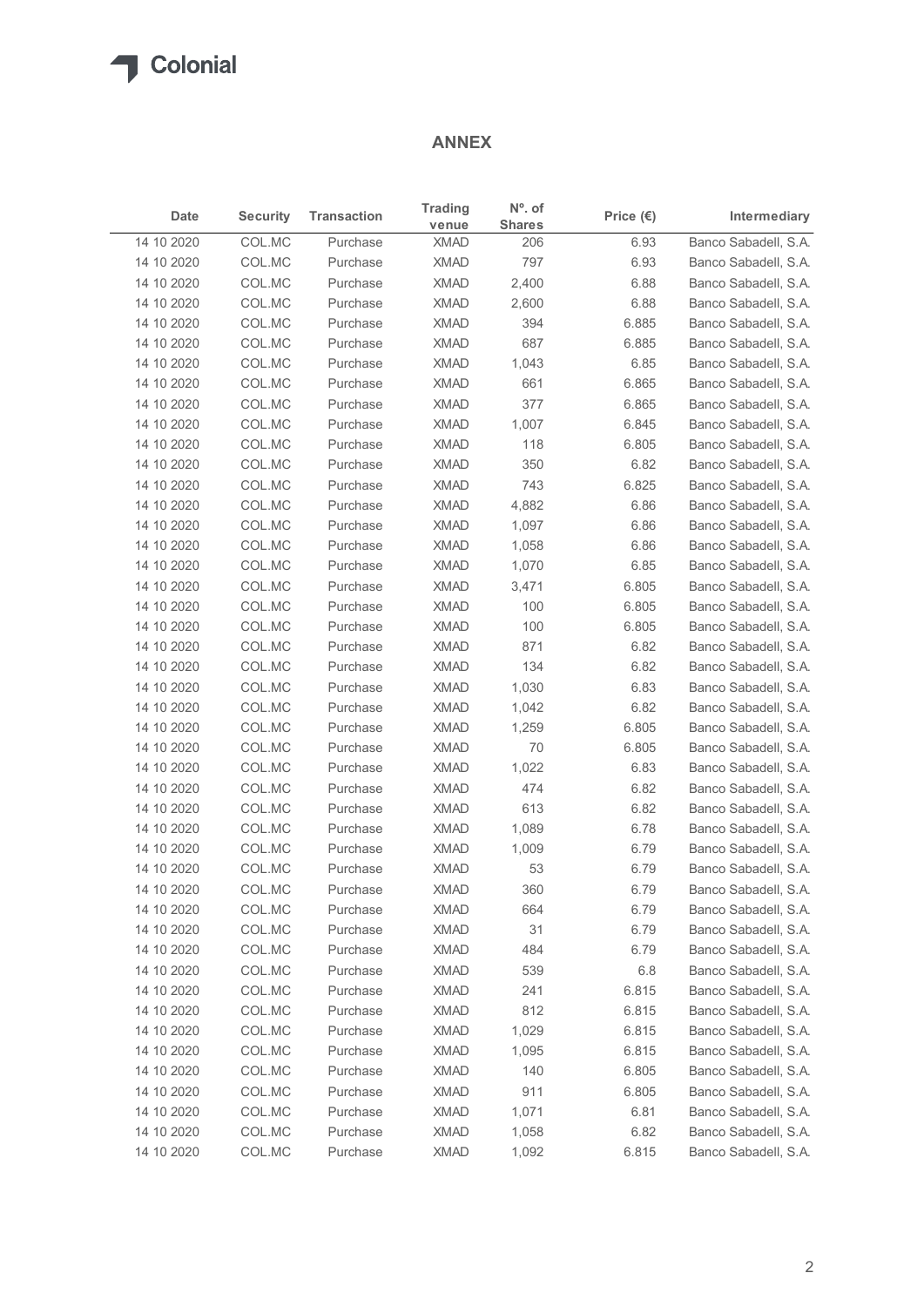

| <b>Date</b><br><b>Security</b><br><b>Transaction</b><br>Price $(\epsilon)$<br>Intermediary<br><b>Shares</b><br>venue<br>Banco Sabadell, S.A.<br>14 10 2020<br>COL.MC<br><b>XMAD</b><br>6.795<br>Purchase<br>1,059<br>COL.MC<br><b>XMAD</b><br>6.815<br>Banco Sabadell, S.A.<br>14 10 2020<br>Purchase<br>1,038<br>COL.MC<br><b>XMAD</b><br>919<br>Banco Sabadell, S.A.<br>14 10 2020<br>Purchase<br>6.8<br><b>XMAD</b><br>175<br>14 10 2020<br>COL.MC<br>Purchase<br>6.8<br>Banco Sabadell, S.A.<br>COL.MC<br><b>XMAD</b><br>5,000<br>14 10 2020<br>Purchase<br>6.8<br>Banco Sabadell, S.A.<br>14 10 2020<br>COL.MC<br><b>XMAD</b><br>5,000<br>Banco Sabadell, S.A.<br>Purchase<br>6.8<br>14 10 2020<br>COL.MC<br><b>XMAD</b><br>Banco Sabadell, S.A.<br>Purchase<br>1,046<br>6.8<br>14 10 2020<br>COL.MC<br>Purchase<br><b>XMAD</b><br>586<br>6.78<br>Banco Sabadell, S.A.<br>COL.MC<br>482<br>14 10 2020<br><b>XMAD</b><br>6.78<br>Banco Sabadell, S.A.<br>Purchase<br>14 10 2020<br>COL.MC<br><b>XMAD</b><br>Purchase<br>5,000<br>6.765<br>Banco Sabadell, S.A.<br>COL.MC<br><b>XMAD</b><br>14 10 2020<br>Purchase<br>1,053<br>6.78<br>Banco Sabadell, S.A.<br>COL.MC<br><b>XMAD</b><br>Banco Sabadell, S.A.<br>14 10 2020<br>Purchase<br>405<br>6.79<br><b>XMAD</b><br>14 10 2020<br>COL.MC<br>Purchase<br>645<br>6.79<br>Banco Sabadell, S.A.<br>14 10 2020<br>COL.MC<br>XMAD<br>1,093<br>6.79<br>Banco Sabadell, S.A.<br>Purchase<br><b>XMAD</b><br>6.785<br>Banco Sabadell, S.A.<br>14 10 2020<br>COL.MC<br>Purchase<br>145<br><b>XMAD</b><br>110<br>6.78<br>14 10 2020<br>COL.MC<br>Purchase<br>Banco Sabadell, S.A.<br>XMAD<br>6.78<br>14 10 2020<br>COL.MC<br>Purchase<br>4,890<br>Banco Sabadell, S.A.<br>COL.MC<br>XMAD<br>6.735<br>15 10 2020<br>Purchase<br>1,012<br>Banco Sabadell, S.A.<br>COL.MC<br><b>XMAD</b><br>6.685<br>Banco Sabadell, S.A.<br>15 10 2020<br>Purchase<br>1,216<br>6.735<br>15 10 2020<br>COL.MC<br>Purchase<br><b>XMAD</b><br>1,087<br>Banco Sabadell, S.A.<br>15 10 2020<br>COL.MC<br><b>XMAD</b><br>1,049<br>6.77<br>Banco Sabadell, S.A.<br>Purchase<br>15 10 2020<br>COL.MC<br>XMAD<br>1,096<br>6.755<br>Banco Sabadell, S.A.<br>Purchase<br>6.735<br>15 10 2020<br>COL.MC<br>Purchase<br><b>XMAD</b><br>1,074<br>Banco Sabadell, S.A.<br>XMAD<br>15 10 2020<br>COL.MC<br>Purchase<br>86<br>6.79<br>Banco Sabadell, S.A.<br>COL.MC<br><b>XMAD</b><br>100<br>15 10 2020<br>Purchase<br>6.79<br>Banco Sabadell, S.A.<br>COL.MC<br><b>XMAD</b><br>876<br>15 10 2020<br>Purchase<br>6.79<br>Banco Sabadell, S.A.<br><b>XMAD</b><br>15 10 2020<br>COL.MC<br>1,081<br>6.8<br>Banco Sabadell, S.A.<br>Purchase<br><b>XMAD</b><br>488<br>15 10 2020<br>COL.MC<br>Purchase<br>6.81<br>Banco Sabadell, S.A.<br><b>XMAD</b><br>488<br>6.81<br>Banco Sabadell, S.A.<br>15 10 2020<br>COL.MC<br>Purchase<br>COL.MC<br><b>XMAD</b><br>15 10 2020<br>Purchase<br>118<br>6.81<br>Banco Sabadell, S.A.<br><b>XMAD</b><br>15 10 2020<br>COL.MC<br>Purchase<br>1,068<br>6.785<br>Banco Sabadell, S.A.<br>6.775<br>15 10 2020<br>COL.MC<br>Purchase<br><b>XMAD</b><br>11<br>Banco Sabadell, S.A.<br><b>XMAD</b><br>6.775<br>15 10 2020<br>COL.MC<br>Purchase<br>$\overline{1}$<br>Banco Sabadell, S.A.<br>COL.MC<br>XMAD<br>353<br>6.775<br>15 10 2020<br>Purchase<br>Banco Sabadell, S.A.<br>15 10 2020<br>COL.MC<br>Purchase<br><b>XMAD</b><br>704<br>6.775<br>Banco Sabadell, S.A.<br>15 10 2020<br>COL.MC<br>Purchase<br><b>XMAD</b><br>422<br>6.8<br>Banco Sabadell, S.A.<br>COL.MC<br>6.8<br>15 10 2020<br>Purchase<br><b>XMAD</b><br>650<br>Banco Sabadell, S.A.<br>COL.MC<br><b>XMAD</b><br>6.8<br>15 10 2020<br>1,050<br>Banco Sabadell, S.A.<br>Purchase<br><b>XMAD</b><br>15 10 2020<br>COL.MC<br>Purchase<br>1,001<br>6.805<br>Banco Sabadell, S.A.<br><b>XMAD</b><br>6.805<br>15 10 2020<br>COL.MC<br>Purchase<br>800<br>Banco Sabadell, S.A.<br>COL.MC<br><b>XMAD</b><br>800<br>6.805<br>Banco Sabadell, S.A.<br>15 10 2020<br>Purchase<br>15 10 2020<br>COL.MC<br>Purchase<br><b>XMAD</b><br>800<br>6.805<br>Banco Sabadell, S.A.<br>15 10 2020<br>COL.MC<br>Purchase<br><b>XMAD</b><br>600<br>6.805<br>Banco Sabadell, S.A.<br>6.805<br>15 10 2020<br>COL.MC<br><b>XMAD</b><br>784<br>Banco Sabadell, S.A.<br>Purchase<br><b>XMAD</b><br>68<br>6.805<br>15 10 2020<br>COL.MC<br>Purchase<br>Banco Sabadell, S.A.<br>6.805<br>15 10 2020<br>COL.MC<br>Purchase<br><b>XMAD</b><br>600<br>Banco Sabadell, S.A. |
|---------------------------------------------------------------------------------------------------------------------------------------------------------------------------------------------------------------------------------------------------------------------------------------------------------------------------------------------------------------------------------------------------------------------------------------------------------------------------------------------------------------------------------------------------------------------------------------------------------------------------------------------------------------------------------------------------------------------------------------------------------------------------------------------------------------------------------------------------------------------------------------------------------------------------------------------------------------------------------------------------------------------------------------------------------------------------------------------------------------------------------------------------------------------------------------------------------------------------------------------------------------------------------------------------------------------------------------------------------------------------------------------------------------------------------------------------------------------------------------------------------------------------------------------------------------------------------------------------------------------------------------------------------------------------------------------------------------------------------------------------------------------------------------------------------------------------------------------------------------------------------------------------------------------------------------------------------------------------------------------------------------------------------------------------------------------------------------------------------------------------------------------------------------------------------------------------------------------------------------------------------------------------------------------------------------------------------------------------------------------------------------------------------------------------------------------------------------------------------------------------------------------------------------------------------------------------------------------------------------------------------------------------------------------------------------------------------------------------------------------------------------------------------------------------------------------------------------------------------------------------------------------------------------------------------------------------------------------------------------------------------------------------------------------------------------------------------------------------------------------------------------------------------------------------------------------------------------------------------------------------------------------------------------------------------------------------------------------------------------------------------------------------------------------------------------------------------------------------------------------------------------------------------------------------------------------------------------------------------------------------------------------------------------------------------------------------------------------------------------------------------------------------------------------------------------------------------------------------------------------------------------------------------------------------------------------------------------------------------------------------------------------------------------------------------------------------------------------------------------------------------------------------------------------------------------------------------------------------------------------------------------------------------------------------------------------------------------------------------------------------------------------------------------------------------------------------|
|                                                                                                                                                                                                                                                                                                                                                                                                                                                                                                                                                                                                                                                                                                                                                                                                                                                                                                                                                                                                                                                                                                                                                                                                                                                                                                                                                                                                                                                                                                                                                                                                                                                                                                                                                                                                                                                                                                                                                                                                                                                                                                                                                                                                                                                                                                                                                                                                                                                                                                                                                                                                                                                                                                                                                                                                                                                                                                                                                                                                                                                                                                                                                                                                                                                                                                                                                                                                                                                                                                                                                                                                                                                                                                                                                                                                                                                                                                                                                                                                                                                                                                                                                                                                                                                                                                                                                                                                                                                   |
|                                                                                                                                                                                                                                                                                                                                                                                                                                                                                                                                                                                                                                                                                                                                                                                                                                                                                                                                                                                                                                                                                                                                                                                                                                                                                                                                                                                                                                                                                                                                                                                                                                                                                                                                                                                                                                                                                                                                                                                                                                                                                                                                                                                                                                                                                                                                                                                                                                                                                                                                                                                                                                                                                                                                                                                                                                                                                                                                                                                                                                                                                                                                                                                                                                                                                                                                                                                                                                                                                                                                                                                                                                                                                                                                                                                                                                                                                                                                                                                                                                                                                                                                                                                                                                                                                                                                                                                                                                                   |
|                                                                                                                                                                                                                                                                                                                                                                                                                                                                                                                                                                                                                                                                                                                                                                                                                                                                                                                                                                                                                                                                                                                                                                                                                                                                                                                                                                                                                                                                                                                                                                                                                                                                                                                                                                                                                                                                                                                                                                                                                                                                                                                                                                                                                                                                                                                                                                                                                                                                                                                                                                                                                                                                                                                                                                                                                                                                                                                                                                                                                                                                                                                                                                                                                                                                                                                                                                                                                                                                                                                                                                                                                                                                                                                                                                                                                                                                                                                                                                                                                                                                                                                                                                                                                                                                                                                                                                                                                                                   |
|                                                                                                                                                                                                                                                                                                                                                                                                                                                                                                                                                                                                                                                                                                                                                                                                                                                                                                                                                                                                                                                                                                                                                                                                                                                                                                                                                                                                                                                                                                                                                                                                                                                                                                                                                                                                                                                                                                                                                                                                                                                                                                                                                                                                                                                                                                                                                                                                                                                                                                                                                                                                                                                                                                                                                                                                                                                                                                                                                                                                                                                                                                                                                                                                                                                                                                                                                                                                                                                                                                                                                                                                                                                                                                                                                                                                                                                                                                                                                                                                                                                                                                                                                                                                                                                                                                                                                                                                                                                   |
|                                                                                                                                                                                                                                                                                                                                                                                                                                                                                                                                                                                                                                                                                                                                                                                                                                                                                                                                                                                                                                                                                                                                                                                                                                                                                                                                                                                                                                                                                                                                                                                                                                                                                                                                                                                                                                                                                                                                                                                                                                                                                                                                                                                                                                                                                                                                                                                                                                                                                                                                                                                                                                                                                                                                                                                                                                                                                                                                                                                                                                                                                                                                                                                                                                                                                                                                                                                                                                                                                                                                                                                                                                                                                                                                                                                                                                                                                                                                                                                                                                                                                                                                                                                                                                                                                                                                                                                                                                                   |
|                                                                                                                                                                                                                                                                                                                                                                                                                                                                                                                                                                                                                                                                                                                                                                                                                                                                                                                                                                                                                                                                                                                                                                                                                                                                                                                                                                                                                                                                                                                                                                                                                                                                                                                                                                                                                                                                                                                                                                                                                                                                                                                                                                                                                                                                                                                                                                                                                                                                                                                                                                                                                                                                                                                                                                                                                                                                                                                                                                                                                                                                                                                                                                                                                                                                                                                                                                                                                                                                                                                                                                                                                                                                                                                                                                                                                                                                                                                                                                                                                                                                                                                                                                                                                                                                                                                                                                                                                                                   |
|                                                                                                                                                                                                                                                                                                                                                                                                                                                                                                                                                                                                                                                                                                                                                                                                                                                                                                                                                                                                                                                                                                                                                                                                                                                                                                                                                                                                                                                                                                                                                                                                                                                                                                                                                                                                                                                                                                                                                                                                                                                                                                                                                                                                                                                                                                                                                                                                                                                                                                                                                                                                                                                                                                                                                                                                                                                                                                                                                                                                                                                                                                                                                                                                                                                                                                                                                                                                                                                                                                                                                                                                                                                                                                                                                                                                                                                                                                                                                                                                                                                                                                                                                                                                                                                                                                                                                                                                                                                   |
|                                                                                                                                                                                                                                                                                                                                                                                                                                                                                                                                                                                                                                                                                                                                                                                                                                                                                                                                                                                                                                                                                                                                                                                                                                                                                                                                                                                                                                                                                                                                                                                                                                                                                                                                                                                                                                                                                                                                                                                                                                                                                                                                                                                                                                                                                                                                                                                                                                                                                                                                                                                                                                                                                                                                                                                                                                                                                                                                                                                                                                                                                                                                                                                                                                                                                                                                                                                                                                                                                                                                                                                                                                                                                                                                                                                                                                                                                                                                                                                                                                                                                                                                                                                                                                                                                                                                                                                                                                                   |
|                                                                                                                                                                                                                                                                                                                                                                                                                                                                                                                                                                                                                                                                                                                                                                                                                                                                                                                                                                                                                                                                                                                                                                                                                                                                                                                                                                                                                                                                                                                                                                                                                                                                                                                                                                                                                                                                                                                                                                                                                                                                                                                                                                                                                                                                                                                                                                                                                                                                                                                                                                                                                                                                                                                                                                                                                                                                                                                                                                                                                                                                                                                                                                                                                                                                                                                                                                                                                                                                                                                                                                                                                                                                                                                                                                                                                                                                                                                                                                                                                                                                                                                                                                                                                                                                                                                                                                                                                                                   |
|                                                                                                                                                                                                                                                                                                                                                                                                                                                                                                                                                                                                                                                                                                                                                                                                                                                                                                                                                                                                                                                                                                                                                                                                                                                                                                                                                                                                                                                                                                                                                                                                                                                                                                                                                                                                                                                                                                                                                                                                                                                                                                                                                                                                                                                                                                                                                                                                                                                                                                                                                                                                                                                                                                                                                                                                                                                                                                                                                                                                                                                                                                                                                                                                                                                                                                                                                                                                                                                                                                                                                                                                                                                                                                                                                                                                                                                                                                                                                                                                                                                                                                                                                                                                                                                                                                                                                                                                                                                   |
|                                                                                                                                                                                                                                                                                                                                                                                                                                                                                                                                                                                                                                                                                                                                                                                                                                                                                                                                                                                                                                                                                                                                                                                                                                                                                                                                                                                                                                                                                                                                                                                                                                                                                                                                                                                                                                                                                                                                                                                                                                                                                                                                                                                                                                                                                                                                                                                                                                                                                                                                                                                                                                                                                                                                                                                                                                                                                                                                                                                                                                                                                                                                                                                                                                                                                                                                                                                                                                                                                                                                                                                                                                                                                                                                                                                                                                                                                                                                                                                                                                                                                                                                                                                                                                                                                                                                                                                                                                                   |
|                                                                                                                                                                                                                                                                                                                                                                                                                                                                                                                                                                                                                                                                                                                                                                                                                                                                                                                                                                                                                                                                                                                                                                                                                                                                                                                                                                                                                                                                                                                                                                                                                                                                                                                                                                                                                                                                                                                                                                                                                                                                                                                                                                                                                                                                                                                                                                                                                                                                                                                                                                                                                                                                                                                                                                                                                                                                                                                                                                                                                                                                                                                                                                                                                                                                                                                                                                                                                                                                                                                                                                                                                                                                                                                                                                                                                                                                                                                                                                                                                                                                                                                                                                                                                                                                                                                                                                                                                                                   |
|                                                                                                                                                                                                                                                                                                                                                                                                                                                                                                                                                                                                                                                                                                                                                                                                                                                                                                                                                                                                                                                                                                                                                                                                                                                                                                                                                                                                                                                                                                                                                                                                                                                                                                                                                                                                                                                                                                                                                                                                                                                                                                                                                                                                                                                                                                                                                                                                                                                                                                                                                                                                                                                                                                                                                                                                                                                                                                                                                                                                                                                                                                                                                                                                                                                                                                                                                                                                                                                                                                                                                                                                                                                                                                                                                                                                                                                                                                                                                                                                                                                                                                                                                                                                                                                                                                                                                                                                                                                   |
|                                                                                                                                                                                                                                                                                                                                                                                                                                                                                                                                                                                                                                                                                                                                                                                                                                                                                                                                                                                                                                                                                                                                                                                                                                                                                                                                                                                                                                                                                                                                                                                                                                                                                                                                                                                                                                                                                                                                                                                                                                                                                                                                                                                                                                                                                                                                                                                                                                                                                                                                                                                                                                                                                                                                                                                                                                                                                                                                                                                                                                                                                                                                                                                                                                                                                                                                                                                                                                                                                                                                                                                                                                                                                                                                                                                                                                                                                                                                                                                                                                                                                                                                                                                                                                                                                                                                                                                                                                                   |
|                                                                                                                                                                                                                                                                                                                                                                                                                                                                                                                                                                                                                                                                                                                                                                                                                                                                                                                                                                                                                                                                                                                                                                                                                                                                                                                                                                                                                                                                                                                                                                                                                                                                                                                                                                                                                                                                                                                                                                                                                                                                                                                                                                                                                                                                                                                                                                                                                                                                                                                                                                                                                                                                                                                                                                                                                                                                                                                                                                                                                                                                                                                                                                                                                                                                                                                                                                                                                                                                                                                                                                                                                                                                                                                                                                                                                                                                                                                                                                                                                                                                                                                                                                                                                                                                                                                                                                                                                                                   |
|                                                                                                                                                                                                                                                                                                                                                                                                                                                                                                                                                                                                                                                                                                                                                                                                                                                                                                                                                                                                                                                                                                                                                                                                                                                                                                                                                                                                                                                                                                                                                                                                                                                                                                                                                                                                                                                                                                                                                                                                                                                                                                                                                                                                                                                                                                                                                                                                                                                                                                                                                                                                                                                                                                                                                                                                                                                                                                                                                                                                                                                                                                                                                                                                                                                                                                                                                                                                                                                                                                                                                                                                                                                                                                                                                                                                                                                                                                                                                                                                                                                                                                                                                                                                                                                                                                                                                                                                                                                   |
|                                                                                                                                                                                                                                                                                                                                                                                                                                                                                                                                                                                                                                                                                                                                                                                                                                                                                                                                                                                                                                                                                                                                                                                                                                                                                                                                                                                                                                                                                                                                                                                                                                                                                                                                                                                                                                                                                                                                                                                                                                                                                                                                                                                                                                                                                                                                                                                                                                                                                                                                                                                                                                                                                                                                                                                                                                                                                                                                                                                                                                                                                                                                                                                                                                                                                                                                                                                                                                                                                                                                                                                                                                                                                                                                                                                                                                                                                                                                                                                                                                                                                                                                                                                                                                                                                                                                                                                                                                                   |
|                                                                                                                                                                                                                                                                                                                                                                                                                                                                                                                                                                                                                                                                                                                                                                                                                                                                                                                                                                                                                                                                                                                                                                                                                                                                                                                                                                                                                                                                                                                                                                                                                                                                                                                                                                                                                                                                                                                                                                                                                                                                                                                                                                                                                                                                                                                                                                                                                                                                                                                                                                                                                                                                                                                                                                                                                                                                                                                                                                                                                                                                                                                                                                                                                                                                                                                                                                                                                                                                                                                                                                                                                                                                                                                                                                                                                                                                                                                                                                                                                                                                                                                                                                                                                                                                                                                                                                                                                                                   |
|                                                                                                                                                                                                                                                                                                                                                                                                                                                                                                                                                                                                                                                                                                                                                                                                                                                                                                                                                                                                                                                                                                                                                                                                                                                                                                                                                                                                                                                                                                                                                                                                                                                                                                                                                                                                                                                                                                                                                                                                                                                                                                                                                                                                                                                                                                                                                                                                                                                                                                                                                                                                                                                                                                                                                                                                                                                                                                                                                                                                                                                                                                                                                                                                                                                                                                                                                                                                                                                                                                                                                                                                                                                                                                                                                                                                                                                                                                                                                                                                                                                                                                                                                                                                                                                                                                                                                                                                                                                   |
|                                                                                                                                                                                                                                                                                                                                                                                                                                                                                                                                                                                                                                                                                                                                                                                                                                                                                                                                                                                                                                                                                                                                                                                                                                                                                                                                                                                                                                                                                                                                                                                                                                                                                                                                                                                                                                                                                                                                                                                                                                                                                                                                                                                                                                                                                                                                                                                                                                                                                                                                                                                                                                                                                                                                                                                                                                                                                                                                                                                                                                                                                                                                                                                                                                                                                                                                                                                                                                                                                                                                                                                                                                                                                                                                                                                                                                                                                                                                                                                                                                                                                                                                                                                                                                                                                                                                                                                                                                                   |
|                                                                                                                                                                                                                                                                                                                                                                                                                                                                                                                                                                                                                                                                                                                                                                                                                                                                                                                                                                                                                                                                                                                                                                                                                                                                                                                                                                                                                                                                                                                                                                                                                                                                                                                                                                                                                                                                                                                                                                                                                                                                                                                                                                                                                                                                                                                                                                                                                                                                                                                                                                                                                                                                                                                                                                                                                                                                                                                                                                                                                                                                                                                                                                                                                                                                                                                                                                                                                                                                                                                                                                                                                                                                                                                                                                                                                                                                                                                                                                                                                                                                                                                                                                                                                                                                                                                                                                                                                                                   |
|                                                                                                                                                                                                                                                                                                                                                                                                                                                                                                                                                                                                                                                                                                                                                                                                                                                                                                                                                                                                                                                                                                                                                                                                                                                                                                                                                                                                                                                                                                                                                                                                                                                                                                                                                                                                                                                                                                                                                                                                                                                                                                                                                                                                                                                                                                                                                                                                                                                                                                                                                                                                                                                                                                                                                                                                                                                                                                                                                                                                                                                                                                                                                                                                                                                                                                                                                                                                                                                                                                                                                                                                                                                                                                                                                                                                                                                                                                                                                                                                                                                                                                                                                                                                                                                                                                                                                                                                                                                   |
|                                                                                                                                                                                                                                                                                                                                                                                                                                                                                                                                                                                                                                                                                                                                                                                                                                                                                                                                                                                                                                                                                                                                                                                                                                                                                                                                                                                                                                                                                                                                                                                                                                                                                                                                                                                                                                                                                                                                                                                                                                                                                                                                                                                                                                                                                                                                                                                                                                                                                                                                                                                                                                                                                                                                                                                                                                                                                                                                                                                                                                                                                                                                                                                                                                                                                                                                                                                                                                                                                                                                                                                                                                                                                                                                                                                                                                                                                                                                                                                                                                                                                                                                                                                                                                                                                                                                                                                                                                                   |
|                                                                                                                                                                                                                                                                                                                                                                                                                                                                                                                                                                                                                                                                                                                                                                                                                                                                                                                                                                                                                                                                                                                                                                                                                                                                                                                                                                                                                                                                                                                                                                                                                                                                                                                                                                                                                                                                                                                                                                                                                                                                                                                                                                                                                                                                                                                                                                                                                                                                                                                                                                                                                                                                                                                                                                                                                                                                                                                                                                                                                                                                                                                                                                                                                                                                                                                                                                                                                                                                                                                                                                                                                                                                                                                                                                                                                                                                                                                                                                                                                                                                                                                                                                                                                                                                                                                                                                                                                                                   |
|                                                                                                                                                                                                                                                                                                                                                                                                                                                                                                                                                                                                                                                                                                                                                                                                                                                                                                                                                                                                                                                                                                                                                                                                                                                                                                                                                                                                                                                                                                                                                                                                                                                                                                                                                                                                                                                                                                                                                                                                                                                                                                                                                                                                                                                                                                                                                                                                                                                                                                                                                                                                                                                                                                                                                                                                                                                                                                                                                                                                                                                                                                                                                                                                                                                                                                                                                                                                                                                                                                                                                                                                                                                                                                                                                                                                                                                                                                                                                                                                                                                                                                                                                                                                                                                                                                                                                                                                                                                   |
|                                                                                                                                                                                                                                                                                                                                                                                                                                                                                                                                                                                                                                                                                                                                                                                                                                                                                                                                                                                                                                                                                                                                                                                                                                                                                                                                                                                                                                                                                                                                                                                                                                                                                                                                                                                                                                                                                                                                                                                                                                                                                                                                                                                                                                                                                                                                                                                                                                                                                                                                                                                                                                                                                                                                                                                                                                                                                                                                                                                                                                                                                                                                                                                                                                                                                                                                                                                                                                                                                                                                                                                                                                                                                                                                                                                                                                                                                                                                                                                                                                                                                                                                                                                                                                                                                                                                                                                                                                                   |
|                                                                                                                                                                                                                                                                                                                                                                                                                                                                                                                                                                                                                                                                                                                                                                                                                                                                                                                                                                                                                                                                                                                                                                                                                                                                                                                                                                                                                                                                                                                                                                                                                                                                                                                                                                                                                                                                                                                                                                                                                                                                                                                                                                                                                                                                                                                                                                                                                                                                                                                                                                                                                                                                                                                                                                                                                                                                                                                                                                                                                                                                                                                                                                                                                                                                                                                                                                                                                                                                                                                                                                                                                                                                                                                                                                                                                                                                                                                                                                                                                                                                                                                                                                                                                                                                                                                                                                                                                                                   |
|                                                                                                                                                                                                                                                                                                                                                                                                                                                                                                                                                                                                                                                                                                                                                                                                                                                                                                                                                                                                                                                                                                                                                                                                                                                                                                                                                                                                                                                                                                                                                                                                                                                                                                                                                                                                                                                                                                                                                                                                                                                                                                                                                                                                                                                                                                                                                                                                                                                                                                                                                                                                                                                                                                                                                                                                                                                                                                                                                                                                                                                                                                                                                                                                                                                                                                                                                                                                                                                                                                                                                                                                                                                                                                                                                                                                                                                                                                                                                                                                                                                                                                                                                                                                                                                                                                                                                                                                                                                   |
|                                                                                                                                                                                                                                                                                                                                                                                                                                                                                                                                                                                                                                                                                                                                                                                                                                                                                                                                                                                                                                                                                                                                                                                                                                                                                                                                                                                                                                                                                                                                                                                                                                                                                                                                                                                                                                                                                                                                                                                                                                                                                                                                                                                                                                                                                                                                                                                                                                                                                                                                                                                                                                                                                                                                                                                                                                                                                                                                                                                                                                                                                                                                                                                                                                                                                                                                                                                                                                                                                                                                                                                                                                                                                                                                                                                                                                                                                                                                                                                                                                                                                                                                                                                                                                                                                                                                                                                                                                                   |
|                                                                                                                                                                                                                                                                                                                                                                                                                                                                                                                                                                                                                                                                                                                                                                                                                                                                                                                                                                                                                                                                                                                                                                                                                                                                                                                                                                                                                                                                                                                                                                                                                                                                                                                                                                                                                                                                                                                                                                                                                                                                                                                                                                                                                                                                                                                                                                                                                                                                                                                                                                                                                                                                                                                                                                                                                                                                                                                                                                                                                                                                                                                                                                                                                                                                                                                                                                                                                                                                                                                                                                                                                                                                                                                                                                                                                                                                                                                                                                                                                                                                                                                                                                                                                                                                                                                                                                                                                                                   |
|                                                                                                                                                                                                                                                                                                                                                                                                                                                                                                                                                                                                                                                                                                                                                                                                                                                                                                                                                                                                                                                                                                                                                                                                                                                                                                                                                                                                                                                                                                                                                                                                                                                                                                                                                                                                                                                                                                                                                                                                                                                                                                                                                                                                                                                                                                                                                                                                                                                                                                                                                                                                                                                                                                                                                                                                                                                                                                                                                                                                                                                                                                                                                                                                                                                                                                                                                                                                                                                                                                                                                                                                                                                                                                                                                                                                                                                                                                                                                                                                                                                                                                                                                                                                                                                                                                                                                                                                                                                   |
|                                                                                                                                                                                                                                                                                                                                                                                                                                                                                                                                                                                                                                                                                                                                                                                                                                                                                                                                                                                                                                                                                                                                                                                                                                                                                                                                                                                                                                                                                                                                                                                                                                                                                                                                                                                                                                                                                                                                                                                                                                                                                                                                                                                                                                                                                                                                                                                                                                                                                                                                                                                                                                                                                                                                                                                                                                                                                                                                                                                                                                                                                                                                                                                                                                                                                                                                                                                                                                                                                                                                                                                                                                                                                                                                                                                                                                                                                                                                                                                                                                                                                                                                                                                                                                                                                                                                                                                                                                                   |
|                                                                                                                                                                                                                                                                                                                                                                                                                                                                                                                                                                                                                                                                                                                                                                                                                                                                                                                                                                                                                                                                                                                                                                                                                                                                                                                                                                                                                                                                                                                                                                                                                                                                                                                                                                                                                                                                                                                                                                                                                                                                                                                                                                                                                                                                                                                                                                                                                                                                                                                                                                                                                                                                                                                                                                                                                                                                                                                                                                                                                                                                                                                                                                                                                                                                                                                                                                                                                                                                                                                                                                                                                                                                                                                                                                                                                                                                                                                                                                                                                                                                                                                                                                                                                                                                                                                                                                                                                                                   |
|                                                                                                                                                                                                                                                                                                                                                                                                                                                                                                                                                                                                                                                                                                                                                                                                                                                                                                                                                                                                                                                                                                                                                                                                                                                                                                                                                                                                                                                                                                                                                                                                                                                                                                                                                                                                                                                                                                                                                                                                                                                                                                                                                                                                                                                                                                                                                                                                                                                                                                                                                                                                                                                                                                                                                                                                                                                                                                                                                                                                                                                                                                                                                                                                                                                                                                                                                                                                                                                                                                                                                                                                                                                                                                                                                                                                                                                                                                                                                                                                                                                                                                                                                                                                                                                                                                                                                                                                                                                   |
|                                                                                                                                                                                                                                                                                                                                                                                                                                                                                                                                                                                                                                                                                                                                                                                                                                                                                                                                                                                                                                                                                                                                                                                                                                                                                                                                                                                                                                                                                                                                                                                                                                                                                                                                                                                                                                                                                                                                                                                                                                                                                                                                                                                                                                                                                                                                                                                                                                                                                                                                                                                                                                                                                                                                                                                                                                                                                                                                                                                                                                                                                                                                                                                                                                                                                                                                                                                                                                                                                                                                                                                                                                                                                                                                                                                                                                                                                                                                                                                                                                                                                                                                                                                                                                                                                                                                                                                                                                                   |
|                                                                                                                                                                                                                                                                                                                                                                                                                                                                                                                                                                                                                                                                                                                                                                                                                                                                                                                                                                                                                                                                                                                                                                                                                                                                                                                                                                                                                                                                                                                                                                                                                                                                                                                                                                                                                                                                                                                                                                                                                                                                                                                                                                                                                                                                                                                                                                                                                                                                                                                                                                                                                                                                                                                                                                                                                                                                                                                                                                                                                                                                                                                                                                                                                                                                                                                                                                                                                                                                                                                                                                                                                                                                                                                                                                                                                                                                                                                                                                                                                                                                                                                                                                                                                                                                                                                                                                                                                                                   |
|                                                                                                                                                                                                                                                                                                                                                                                                                                                                                                                                                                                                                                                                                                                                                                                                                                                                                                                                                                                                                                                                                                                                                                                                                                                                                                                                                                                                                                                                                                                                                                                                                                                                                                                                                                                                                                                                                                                                                                                                                                                                                                                                                                                                                                                                                                                                                                                                                                                                                                                                                                                                                                                                                                                                                                                                                                                                                                                                                                                                                                                                                                                                                                                                                                                                                                                                                                                                                                                                                                                                                                                                                                                                                                                                                                                                                                                                                                                                                                                                                                                                                                                                                                                                                                                                                                                                                                                                                                                   |
|                                                                                                                                                                                                                                                                                                                                                                                                                                                                                                                                                                                                                                                                                                                                                                                                                                                                                                                                                                                                                                                                                                                                                                                                                                                                                                                                                                                                                                                                                                                                                                                                                                                                                                                                                                                                                                                                                                                                                                                                                                                                                                                                                                                                                                                                                                                                                                                                                                                                                                                                                                                                                                                                                                                                                                                                                                                                                                                                                                                                                                                                                                                                                                                                                                                                                                                                                                                                                                                                                                                                                                                                                                                                                                                                                                                                                                                                                                                                                                                                                                                                                                                                                                                                                                                                                                                                                                                                                                                   |
|                                                                                                                                                                                                                                                                                                                                                                                                                                                                                                                                                                                                                                                                                                                                                                                                                                                                                                                                                                                                                                                                                                                                                                                                                                                                                                                                                                                                                                                                                                                                                                                                                                                                                                                                                                                                                                                                                                                                                                                                                                                                                                                                                                                                                                                                                                                                                                                                                                                                                                                                                                                                                                                                                                                                                                                                                                                                                                                                                                                                                                                                                                                                                                                                                                                                                                                                                                                                                                                                                                                                                                                                                                                                                                                                                                                                                                                                                                                                                                                                                                                                                                                                                                                                                                                                                                                                                                                                                                                   |
|                                                                                                                                                                                                                                                                                                                                                                                                                                                                                                                                                                                                                                                                                                                                                                                                                                                                                                                                                                                                                                                                                                                                                                                                                                                                                                                                                                                                                                                                                                                                                                                                                                                                                                                                                                                                                                                                                                                                                                                                                                                                                                                                                                                                                                                                                                                                                                                                                                                                                                                                                                                                                                                                                                                                                                                                                                                                                                                                                                                                                                                                                                                                                                                                                                                                                                                                                                                                                                                                                                                                                                                                                                                                                                                                                                                                                                                                                                                                                                                                                                                                                                                                                                                                                                                                                                                                                                                                                                                   |
|                                                                                                                                                                                                                                                                                                                                                                                                                                                                                                                                                                                                                                                                                                                                                                                                                                                                                                                                                                                                                                                                                                                                                                                                                                                                                                                                                                                                                                                                                                                                                                                                                                                                                                                                                                                                                                                                                                                                                                                                                                                                                                                                                                                                                                                                                                                                                                                                                                                                                                                                                                                                                                                                                                                                                                                                                                                                                                                                                                                                                                                                                                                                                                                                                                                                                                                                                                                                                                                                                                                                                                                                                                                                                                                                                                                                                                                                                                                                                                                                                                                                                                                                                                                                                                                                                                                                                                                                                                                   |
|                                                                                                                                                                                                                                                                                                                                                                                                                                                                                                                                                                                                                                                                                                                                                                                                                                                                                                                                                                                                                                                                                                                                                                                                                                                                                                                                                                                                                                                                                                                                                                                                                                                                                                                                                                                                                                                                                                                                                                                                                                                                                                                                                                                                                                                                                                                                                                                                                                                                                                                                                                                                                                                                                                                                                                                                                                                                                                                                                                                                                                                                                                                                                                                                                                                                                                                                                                                                                                                                                                                                                                                                                                                                                                                                                                                                                                                                                                                                                                                                                                                                                                                                                                                                                                                                                                                                                                                                                                                   |
| <b>XMAD</b><br>15 10 2020<br>COL.MC<br>Purchase<br>355<br>6.805<br>Banco Sabadell, S.A.                                                                                                                                                                                                                                                                                                                                                                                                                                                                                                                                                                                                                                                                                                                                                                                                                                                                                                                                                                                                                                                                                                                                                                                                                                                                                                                                                                                                                                                                                                                                                                                                                                                                                                                                                                                                                                                                                                                                                                                                                                                                                                                                                                                                                                                                                                                                                                                                                                                                                                                                                                                                                                                                                                                                                                                                                                                                                                                                                                                                                                                                                                                                                                                                                                                                                                                                                                                                                                                                                                                                                                                                                                                                                                                                                                                                                                                                                                                                                                                                                                                                                                                                                                                                                                                                                                                                                           |
| COL.MC<br><b>XMAD</b><br>15 10 2020<br>Purchase<br>1,056<br>6.8<br>Banco Sabadell, S.A.                                                                                                                                                                                                                                                                                                                                                                                                                                                                                                                                                                                                                                                                                                                                                                                                                                                                                                                                                                                                                                                                                                                                                                                                                                                                                                                                                                                                                                                                                                                                                                                                                                                                                                                                                                                                                                                                                                                                                                                                                                                                                                                                                                                                                                                                                                                                                                                                                                                                                                                                                                                                                                                                                                                                                                                                                                                                                                                                                                                                                                                                                                                                                                                                                                                                                                                                                                                                                                                                                                                                                                                                                                                                                                                                                                                                                                                                                                                                                                                                                                                                                                                                                                                                                                                                                                                                                           |
| COL.MC<br>15 10 2020<br>Purchase<br><b>XMAD</b><br>1,056<br>6.8<br>Banco Sabadell, S.A.<br>15 10 2020<br>COL.MC<br>XMAD<br>1,035<br>6.805<br>Banco Sabadell, S.A.<br>Purchase                                                                                                                                                                                                                                                                                                                                                                                                                                                                                                                                                                                                                                                                                                                                                                                                                                                                                                                                                                                                                                                                                                                                                                                                                                                                                                                                                                                                                                                                                                                                                                                                                                                                                                                                                                                                                                                                                                                                                                                                                                                                                                                                                                                                                                                                                                                                                                                                                                                                                                                                                                                                                                                                                                                                                                                                                                                                                                                                                                                                                                                                                                                                                                                                                                                                                                                                                                                                                                                                                                                                                                                                                                                                                                                                                                                                                                                                                                                                                                                                                                                                                                                                                                                                                                                                     |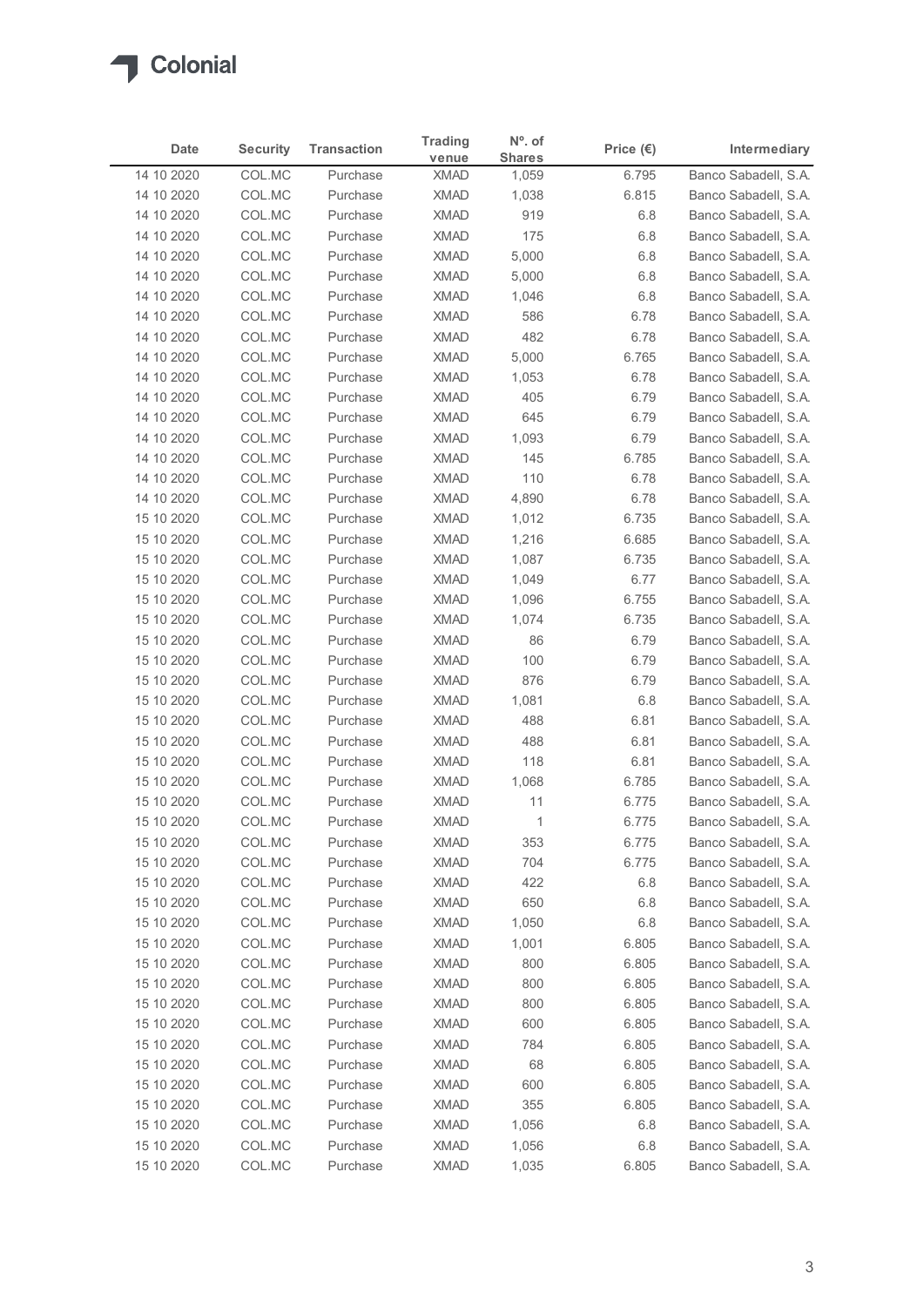

|                          |                  |                      | <b>Trading</b>             | $No$ . of      |                    |                                              |
|--------------------------|------------------|----------------------|----------------------------|----------------|--------------------|----------------------------------------------|
| Date                     | <b>Security</b>  | <b>Transaction</b>   | venue                      | <b>Shares</b>  | Price $(\epsilon)$ | Intermediary                                 |
| 15 10 2020<br>15 10 2020 | COL.MC<br>COL.MC | Purchase<br>Purchase | <b>XMAD</b><br><b>XMAD</b> | 1,028<br>1,015 | 6.815<br>6.81      | Banco Sabadell, S.A.<br>Banco Sabadell, S.A. |
| 15 10 2020               | COL.MC           | Purchase             | <b>XMAD</b>                | 175            | 6.815              | Banco Sabadell, S.A.                         |
| 15 10 2020               | COL.MC           | Purchase             | <b>XMAD</b>                | 31             | 6.815              | Banco Sabadell, S.A.                         |
| 15 10 2020               | COL.MC           | Purchase             | <b>XMAD</b>                | 750            | 6.815              | Banco Sabadell, S.A.                         |
| 15 10 2020               | COL.MC           | Purchase             | <b>XMAD</b>                | 93             | 6.815              | Banco Sabadell, S.A.                         |
| 15 10 2020               | COL.MC           | Purchase             | <b>XMAD</b>                | 1,069          | 6.815              | Banco Sabadell, S.A.                         |
| 15 10 2020<br>15 10 2020 | COL.MC<br>COL.MC | Purchase<br>Purchase | <b>XMAD</b><br><b>XMAD</b> | 1,089<br>1,009 | 6.795<br>6.785     | Banco Sabadell, S.A.<br>Banco Sabadell, S.A. |
| 15 10 2020               | COL.MC           | Purchase             | <b>XMAD</b>                | 1,096          | 6.815              | Banco Sabadell, S.A.                         |
| 15 10 2020               | COL.MC           | Purchase             | <b>XMAD</b>                | 1,014          | 6.815              | Banco Sabadell, S.A.                         |
| 15 10 2020               | COL.MC           | Purchase             | <b>XMAD</b>                | 1,006          | 6.81               | Banco Sabadell, S.A.                         |
| 15 10 2020               | COL.MC           | Purchase             | <b>XMAD</b>                | 1,037          | 6.815              | Banco Sabadell, S.A.                         |
| 15 10 2020               | COL.MC           | Purchase             | XMAD                       | 317            | 6.8                | Banco Sabadell, S.A.                         |
| 15 10 2020               | COL.MC           | Purchase             | <b>XMAD</b>                | 741            | 6.8                | Banco Sabadell, S.A.                         |
| 15 10 2020               | COL.MC           | Purchase             | <b>XMAD</b>                | 882            | 6.845              | Banco Sabadell, S.A.                         |
| 15 10 2020<br>15 10 2020 | COL.MC<br>COL.MC | Purchase<br>Purchase | XMAD<br>XMAD               | 149<br>1,068   | 6.845<br>6.845     | Banco Sabadell, S.A.<br>Banco Sabadell, S.A. |
| 15 10 2020               | COL.MC           | Purchase             | <b>XMAD</b>                | 1,529          | 6.85               | Banco Sabadell, S.A.                         |
| 15 10 2020               | COL.MC           | Purchase             | <b>XMAD</b>                | 486            | 6.85               | Banco Sabadell, S.A.                         |
| 15 10 2020               | COL.MC           | Purchase             | <b>XMAD</b>                | 2,985          | 6.85               | Banco Sabadell, S.A.                         |
| 15 10 2020               | COL.MC           | Purchase             | XMAD                       | 157            | 6.85               | Banco Sabadell, S.A.                         |
| 15 10 2020               | COL.MC           | Purchase             | <b>XMAD</b>                | 600            | 6.85               | Banco Sabadell, S.A.                         |
| 15 10 2020               | COL.MC           | Purchase             | <b>XMAD</b>                | 306            | 6.85               | Banco Sabadell, S.A.                         |
| 15 10 2020               | COL.MC           | Purchase             | XMAD                       | 243            | 6.855              | Banco Sabadell, S.A.                         |
| 15 10 2020<br>15 10 2020 | COL.MC<br>COL.MC | Purchase<br>Purchase | <b>XMAD</b><br><b>XMAD</b> | 788<br>403     | 6.86<br>6.875      | Banco Sabadell, S.A.<br>Banco Sabadell, S.A. |
| 15 10 2020               | COL.MC           | Purchase             | <b>XMAD</b>                | 597            | 6.875              | Banco Sabadell, S.A.                         |
| 15 10 2020               | COL.MC           | Purchase             | <b>XMAD</b>                | 45             | 6.875              | Banco Sabadell, S.A.                         |
| 15 10 2020               | COL.MC           | Purchase             | XMAD                       | 506            | 6.875              | Banco Sabadell, S.A.                         |
| 15 10 2020               | COL.MC           | Purchase             | <b>XMAD</b>                | 346            | 6.875              | Banco Sabadell, S.A.                         |
| 15 10 2020               | COL.MC           | Purchase             | <b>XMAD</b>                | 959            | 6.875              | Banco Sabadell, S.A.                         |
| 15 10 2020               | COL.MC           | Purchase             | <b>XMAD</b>                | 496            | 6.875              | Banco Sabadell, S.A.                         |
| 16 10 2020               | COL.MC           | Purchase             | <b>XMAD</b>                | 1,096          | 6.855              | Banco Sabadell, S.A.                         |
| 16 10 2020               | COL.MC           | Purchase<br>Purchase | <b>XMAD</b>                | 1,000          | 6.835              | Banco Sabadell, S.A.                         |
| 16 10 2020<br>16 10 2020 | COL.MC<br>COL.MC | Purchase             | <b>XMAD</b><br><b>XMAD</b> | 86<br>1,226    | 6.835<br>6.775     | Banco Sabadell, S.A.<br>Banco Sabadell, S.A. |
| 16 10 2020               | COL.MC           | Purchase             | <b>XMAD</b>                | 2,400          | 6.775              | Banco Sabadell, S.A.                         |
| 16 10 2020               | COL.MC           | Purchase             | <b>XMAD</b>                | 1,374          | 6.775              | Banco Sabadell, S.A.                         |
| 16 10 2020               | COL.MC           | Purchase             | <b>XMAD</b>                | 1,012          | 6.775              | Banco Sabadell, S.A.                         |
| 16 10 2020               | COL.MC           | Purchase             | <b>XMAD</b>                | 1,078          | 6.81               | Banco Sabadell, S.A.                         |
| 16 10 2020               | COL.MC           | Purchase             | <b>XMAD</b>                | 1,016          | 6.72               | Banco Sabadell, S.A.                         |
| 16 10 2020               | COL.MC           | Purchase             | <b>XMAD</b>                | 2,400          | 6.715              | Banco Sabadell, S.A.                         |
| 16 10 2020               | COL.MC           | Purchase             | <b>XMAD</b>                | 2,600          | 6.715              | Banco Sabadell, S.A.                         |
| 16 10 2020               | COL.MC           | Purchase             | <b>XMAD</b>                | 1,020          | 6.685              | Banco Sabadell, S.A.                         |
| 16 10 2020<br>16 10 2020 | COL.MC<br>COL.MC | Purchase<br>Purchase | XMAD<br><b>XMAD</b>        | 1,089<br>131   | 6.73<br>6.685      | Banco Sabadell, S.A.<br>Banco Sabadell, S.A. |
| 16 10 2020               | COL.MC           | Purchase             | <b>XMAD</b>                | 350            | 6.685              | Banco Sabadell, S.A.                         |
|                          | COL.MC           | Purchase             | <b>XMAD</b>                | 1,001          | 6.715              | Banco Sabadell, S.A.                         |
| 16 10 2020               | COL.MC           | Purchase             | <b>XMAD</b>                | 568            | 6.695              | Banco Sabadell, S.A.                         |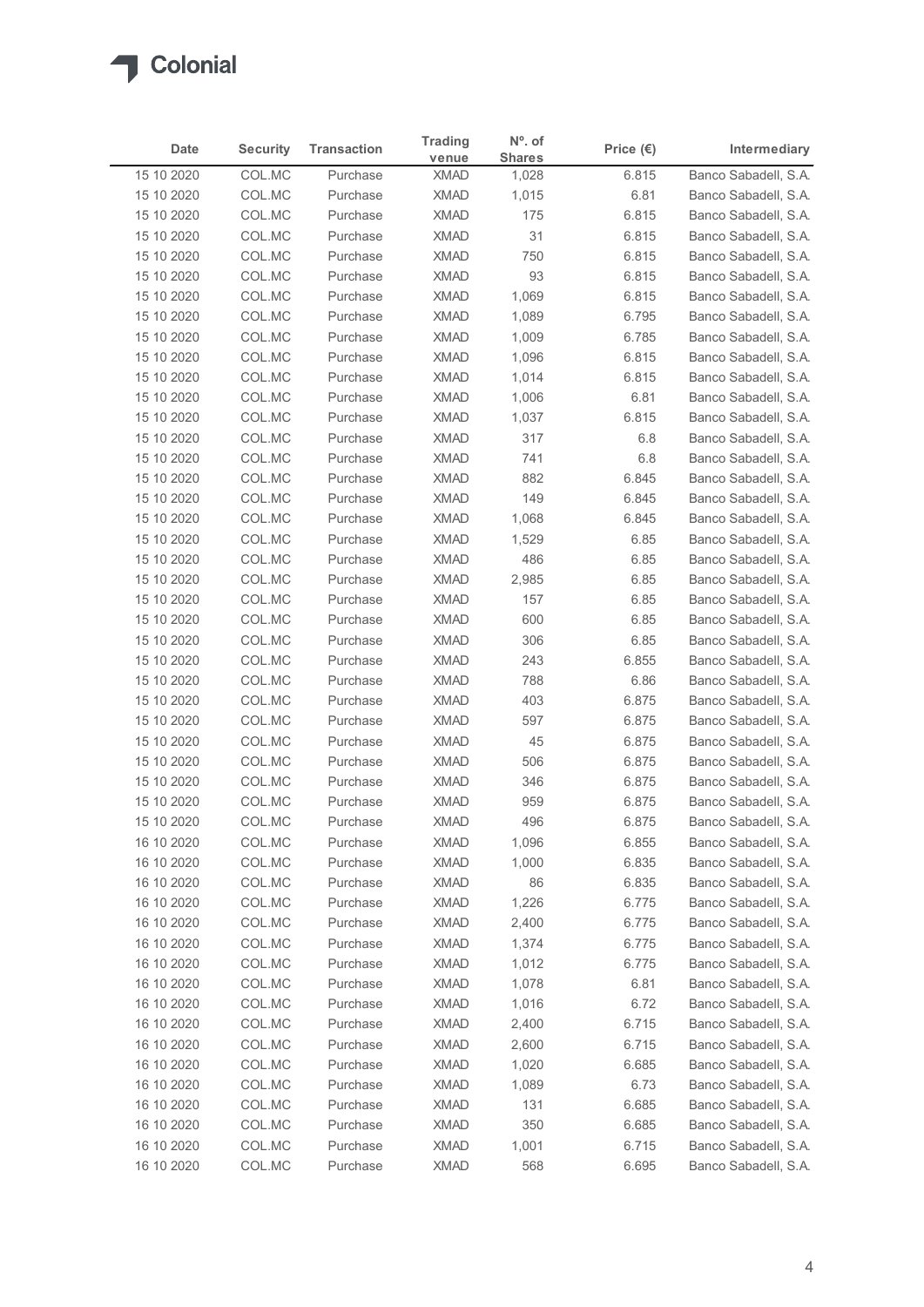

| <b>Date</b>              | <b>Security</b>  | <b>Transaction</b>   | <b>Trading</b>             | $No$ . of              | Price $(\epsilon)$ | Intermediary                                 |
|--------------------------|------------------|----------------------|----------------------------|------------------------|--------------------|----------------------------------------------|
| 16 10 2020               | COL.MC           | Purchase             | venue<br><b>XMAD</b>       | <b>Shares</b><br>1,088 | 6.71               | Banco Sabadell, S.A.                         |
| 16 10 2020               | COL.MC           | Purchase             | <b>XMAD</b>                | 1,100                  | 6.67               | Banco Sabadell, S.A.                         |
| 16 10 2020               | COL.MC           | Purchase             | <b>XMAD</b>                | 141                    | 6.675              | Banco Sabadell, S.A.                         |
| 16 10 2020               | COL.MC           | Purchase             | <b>XMAD</b>                | 201                    | 6.675              | Banco Sabadell, S.A.                         |
| 16 10 2020               | COL.MC           | Purchase             | <b>XMAD</b>                | 683                    | 6.675              | Banco Sabadell, S.A.                         |
| 16 10 2020               | COL.MC           | Purchase             | <b>XMAD</b>                | 1,647                  | 6.665              | Banco Sabadell, S.A.                         |
| 16 10 2020<br>16 10 2020 | COL.MC<br>COL.MC | Purchase<br>Purchase | <b>XMAD</b><br><b>XMAD</b> | 3,353<br>256           | 6.665<br>6.65      | Banco Sabadell, S.A.<br>Banco Sabadell, S.A. |
| 16 10 2020               | COL.MC           | Purchase             | <b>XMAD</b>                | 812                    | 6.65               | Banco Sabadell, S.A.                         |
| 16 10 2020               | COL.MC           | Purchase             | <b>XMAD</b>                | 1,070                  | 6.655              | Banco Sabadell, S.A.                         |
| 16 10 2020               | COL.MC           | Purchase             | <b>XMAD</b>                | 1,049                  | 6.66               | Banco Sabadell, S.A.                         |
| 16 10 2020               | COL.MC           | Purchase             | <b>XMAD</b>                | 13                     | 6.695              | Banco Sabadell, S.A.                         |
| 16 10 2020               | COL.MC           | Purchase             | <b>XMAD</b>                | 100                    | 6.7                | Banco Sabadell, S.A.                         |
| 16 10 2020               | COL.MC           | Purchase             | XMAD                       | 8                      | 6.705              | Banco Sabadell, S.A.<br>Banco Sabadell, S.A. |
| 16 10 2020<br>16 10 2020 | COL.MC<br>COL.MC | Purchase<br>Purchase | <b>XMAD</b><br><b>XMAD</b> | 32<br>859              | 6.705<br>6.705     | Banco Sabadell, S.A.                         |
| 16 10 2020               | COL.MC           | Purchase             | <b>XMAD</b>                | 257                    | 6.66               | Banco Sabadell, S.A.                         |
| 16 10 2020               | COL.MC           | Purchase             | <b>XMAD</b>                | 757                    | 6.66               | Banco Sabadell, S.A.                         |
| 16 10 2020               | COL.MC           | Purchase             | <b>XMAD</b>                | 2,414                  | 6.655              | Banco Sabadell, S.A.                         |
| 16 10 2020               | COL.MC           | Purchase             | <b>XMAD</b>                | 1,196                  | 6.655              | Banco Sabadell, S.A.                         |
| 16 10 2020               | COL.MC           | Purchase             | <b>XMAD</b>                | 500                    | 6.655              | Banco Sabadell, S.A.                         |
| 16 10 2020               | COL.MC           | Purchase             | XMAD                       | 890                    | 6.655              | Banco Sabadell, S.A.                         |
| 16 10 2020               | COL.MC           | Purchase<br>Purchase | <b>XMAD</b><br><b>XMAD</b> | 1,099<br>1,040         | 6.635              | Banco Sabadell, S.A.<br>Banco Sabadell, S.A. |
| 16 10 2020<br>16 10 2020 | COL.MC<br>COL.MC | Purchase             | XMAD                       | 1,050                  | 6.66<br>6.645      | Banco Sabadell, S.A.                         |
| 16 10 2020               | COL.MC           | Purchase             | <b>XMAD</b>                | 200                    | 6.635              | Banco Sabadell, S.A.                         |
| 16 10 2020               | COL.MC           | Purchase             | <b>XMAD</b>                | 200                    | 6.635              | Banco Sabadell, S.A.                         |
| 16 10 2020               | COL.MC           | Purchase             | <b>XMAD</b>                | 200                    | 6.635              | Banco Sabadell, S.A.                         |
| 16 10 2020               | COL.MC           | Purchase             | <b>XMAD</b>                | 200                    | 6.635              | Banco Sabadell, S.A.                         |
| 16 10 2020               | COL.MC           | Purchase             | XMAD                       | 1,429                  | 6.635              | Banco Sabadell, S.A.                         |
| 16 10 2020               | COL.MC           | Purchase             | <b>XMAD</b>                | 2,771                  | 6.635              | Banco Sabadell, S.A.                         |
| 16 10 2020               | COL.MC           | Purchase             | <b>XMAD</b>                | 212                    | 6.645              | Banco Sabadell, S.A.                         |
| 16 10 2020<br>16 10 2020 | COL.MC<br>COL.MC | Purchase<br>Purchase | <b>XMAD</b><br><b>XMAD</b> | 572<br>24              | 6.645<br>6.645     | Banco Sabadell, S.A.<br>Banco Sabadell, S.A. |
| 16 10 2020               | COL.MC           | Purchase             | <b>XMAD</b>                | 115                    | 6.645              | Banco Sabadell, S.A.                         |
| 16 10 2020               | COL.MC           | Purchase             | XMAD                       | 49                     | 6.645              | Banco Sabadell, S.A.                         |
| 16 10 2020               | COL.MC           | Purchase             | <b>XMAD</b>                | 127                    | 6.645              | Banco Sabadell, S.A.                         |
| 16 10 2020               | COL.MC           | Purchase             | <b>XMAD</b>                | 391                    | 6.625              | Banco Sabadell, S.A.                         |
| 16 10 2020               | COL.MC           | Purchase             | <b>XMAD</b>                | 507                    | 6.625              | Banco Sabadell, S.A.                         |
| 16 10 2020               | COL.MC           | Purchase             | <b>XMAD</b>                | 123                    | 6.625              | Banco Sabadell, S.A.                         |
| 16 10 2020               | COL.MC           | Purchase             | <b>XMAD</b>                | 1,038                  | 6.62               | Banco Sabadell, S.A.                         |
| 16 10 2020               | COL.MC           | Purchase             | <b>XMAD</b>                | 2,237                  | 6.62               | Banco Sabadell, S.A.                         |
| 16 10 2020               | COL.MC           | Purchase             | <b>XMAD</b>                | 500                    | 6.62               | Banco Sabadell, S.A.                         |
| 16 10 2020<br>16 10 2020 | COL.MC<br>COL.MC | Purchase<br>Purchase | <b>XMAD</b><br><b>XMAD</b> | 1,029<br>8             | 6.62<br>6.62       | Banco Sabadell, S.A.<br>Banco Sabadell, S.A. |
| 16 10 2020               | COL.MC           | Purchase             | XMAD                       | 188                    | 6.62               | Banco Sabadell, S.A.                         |
| 16 10 2020               | COL.MC           | Purchase             | <b>XMAD</b>                | 895                    | 6.625              | Banco Sabadell, S.A.                         |
| 16 10 2020               | COL.MC           | Purchase             | <b>XMAD</b>                | 182                    | 6.625              | Banco Sabadell, S.A.                         |
| 16 10 2020               | COL.MC           | Purchase             | <b>XMAD</b>                | 1,036                  | 6.63               | Banco Sabadell, S.A.                         |
|                          | COL.MC           | Purchase             | XMAD                       | 739                    | 6.62               | Banco Sabadell, S.A.                         |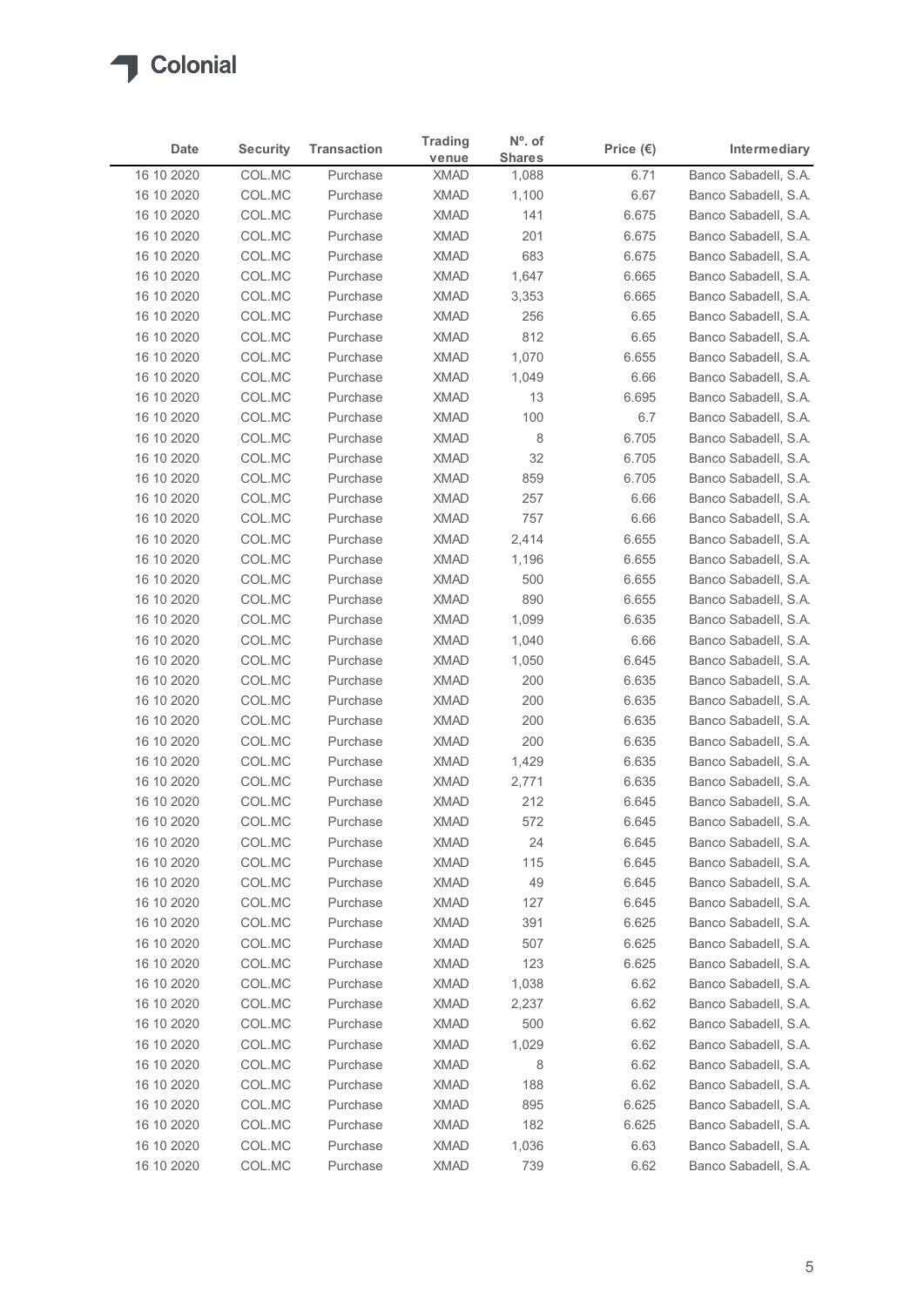

| Date                     |                  |                      | <b>Trading</b>             | $No$ . of      |                    |                                              |
|--------------------------|------------------|----------------------|----------------------------|----------------|--------------------|----------------------------------------------|
|                          | <b>Security</b>  | <b>Transaction</b>   | venue                      | <b>Shares</b>  | Price $(\epsilon)$ | Intermediary                                 |
| 16 10 2020               | COL.MC           | Purchase             | <b>XMAD</b>                | 293            | 6.62               | Banco Sabadell, S.A.                         |
| 16 10 2020               | COL.MC           | Purchase             | <b>XMAD</b>                | 3,799          | 6.62               | Banco Sabadell, S.A.                         |
| 16 10 2020<br>16 10 2020 | COL.MC<br>COL.MC | Purchase<br>Purchase | <b>XMAD</b><br><b>XMAD</b> | 1,201<br>1,027 | 6.62<br>6.61       | Banco Sabadell, S.A.<br>Banco Sabadell, S.A. |
| 16 10 2020               | COL.MC           | Purchase             | XMAD                       | 1,093          | 6.58               | Banco Sabadell, S.A.                         |
| 16 10 2020               | COL.MC           | Purchase             | <b>XMAD</b>                | 1,027          | 6.57               | Banco Sabadell, S.A.                         |
| 16 10 2020               | COL.MC           | Purchase             | <b>XMAD</b>                | 660            | 6.615              | Banco Sabadell, S.A.                         |
| 16 10 2020               | COL.MC           | Purchase             | <b>XMAD</b>                | 352            | 6.615              | Banco Sabadell, S.A.                         |
| 16 10 2020               | COL.MC           | Purchase             | <b>XMAD</b>                | 1,095          | 6.6                | Banco Sabadell, S.A.                         |
| 16 10 2020               | COL.MC           | Purchase             | <b>XMAD</b>                | 1,039          | 6.595              | Banco Sabadell, S.A.                         |
| 16 10 2020               | COL.MC           | Purchase             | <b>XMAD</b>                | 3,961          | 6.595              | Banco Sabadell, S.A.                         |
| 16 10 2020               | COL.MC           | Purchase             | <b>XMAD</b>                | 1,039          | 6.595              | Banco Sabadell, S.A.                         |
| 16 10 2020               | COL.MC<br>COL.MC | Purchase             | <b>XMAD</b>                | 1,091          | 6.595              | Banco Sabadell, S.A.                         |
| 16 10 2020<br>16 10 2020 | COL.MC           | Purchase<br>Purchase | XMAD<br>XMAD               | 139<br>965     | 6.61<br>6.61       | Banco Sabadell, S.A.<br>Banco Sabadell, S.A. |
| 16 10 2020               | COL.MC           | Purchase             | XMAD                       | $\overline{1}$ | 6.61               | Banco Sabadell, S.A.                         |
| 16 10 2020               | COL.MC           | Purchase             | <b>XMAD</b>                | 700            | 6.61               | Banco Sabadell, S.A.                         |
| 16 10 2020               | COL.MC           | Purchase             | <b>XMAD</b>                | 163            | 6.61               | Banco Sabadell, S.A.                         |
| 16 10 2020               | COL.MC           | Purchase             | <b>XMAD</b>                | 1,001          | 6.61               | Banco Sabadell, S.A.                         |
| 16 10 2020               | COL.MC           | Purchase             | <b>XMAD</b>                | 792            | 6.61               | Banco Sabadell, S.A.                         |
| 16 10 2020               | COL.MC           | Purchase             | <b>XMAD</b>                | 1,239          | 6.61               | Banco Sabadell, S.A.                         |
| 16 10 2020               | COL.MC           | Purchase             | <b>XMAD</b>                | 1,012          | 6.61               | Banco Sabadell, S.A.                         |
| 16 10 2020               | COL.MC           | Purchase             | <b>XMAD</b>                | 170            | 6.61               | Banco Sabadell, S.A.                         |
| 16 10 2020               | COL.MC           | Purchase             | XMAD                       | 107            | 6.61               | Banco Sabadell, S.A.                         |
| 19 10 2020               | COL.MC           | Purchase             | <b>XMAD</b>                | 310            | 6.58               | Banco Sabadell, S.A.                         |
| 19 10 2020               | COL.MC           | Purchase             | <b>XMAD</b>                | 752            | 6.635              | Banco Sabadell, S.A.                         |
| 19 10 2020               | COL.MC           | Purchase             | XMAD                       | 261            | 6.625              | Banco Sabadell, S.A.                         |
| 19 10 2020<br>19 10 2020 | COL.MC<br>COL.MC | Purchase<br>Purchase | XMAD<br><b>XMAD</b>        | 498<br>890     | 6.61<br>6.665      | Banco Sabadell, S.A.<br>Banco Sabadell, S.A. |
| 19 10 2020               | COL.MC           | Purchase             | <b>XMAD</b>                | 125            | 6.665              | Banco Sabadell, S.A.                         |
| 19 10 2020               | COL.MC           | Purchase             | <b>XMAD</b>                | 309            | 6.68               | Banco Sabadell, S.A.                         |
| 19 10 2020               | COL.MC           | Purchase             | <b>XMAD</b>                | 338            | 6.665              | Banco Sabadell, S.A.                         |
| 19 10 2020               | COL.MC           | Purchase             | XMAD                       | 100            | 6.665              | Banco Sabadell, S.A.                         |
| 19 10 2020               | COL.MC           | Purchase             | <b>XMAD</b>                | 237            | 6.67               | Banco Sabadell, S.A.                         |
| 19 10 2020               | COL.MC           | Purchase             | XMAD                       | 58             | 6.67               | Banco Sabadell, S.A.                         |
| 19 10 2020               | COL.MC           | Purchase             | <b>XMAD</b>                | 238            | 6.665              | Banco Sabadell, S.A.                         |
| 19 10 2020               | COL.MC           | Purchase             | <b>XMAD</b>                | 43             | 6.665              | Banco Sabadell, S.A.                         |
| 19 10 2020               | COL.MC           | Purchase             | <b>XMAD</b>                | 483            | 6.66               | Banco Sabadell, S.A.                         |
| 19 10 2020               | COL.MC           | Purchase             | XMAD                       | 367            | 6.63               | Banco Sabadell, S.A.                         |
| 19 10 2020               | COL.MC           | Purchase             | <b>XMAD</b>                | 306            | 6.625              | Banco Sabadell, S.A.                         |
| 19 10 2020               | COL.MC           | Purchase             | <b>XMAD</b>                | 363            | 6.62               | Banco Sabadell, S.A.                         |
| 19 10 2020               | COL.MC           | Purchase             | <b>XMAD</b>                | 9              | 6.635              | Banco Sabadell, S.A.                         |
| 19 10 2020               | COL.MC           | Purchase             | <b>XMAD</b>                | 601            | 6.635              | Banco Sabadell, S.A.                         |
| 19 10 2020               | COL.MC           | Purchase             | <b>XMAD</b>                | 310            | 6.625              | Banco Sabadell, S.A.                         |
| 19 10 2020               | COL.MC           | Purchase             | XMAD                       | 390            | 6.635              | Banco Sabadell, S.A.                         |
| 19 10 2020               | COL.MC           | Purchase             | XMAD                       | 23             | 6.635              | Banco Sabadell, S.A.                         |
| 19 10 2020<br>19 10 2020 | COL.MC           | Purchase             | <b>XMAD</b>                | 574            | 6.635              | Banco Sabadell, S.A.                         |
|                          | COL.MC<br>COL.MC | Purchase<br>Purchase | <b>XMAD</b><br><b>XMAD</b> | 327<br>$71$    | 6.635<br>6.62      | Banco Sabadell, S.A.<br>Banco Sabadell, S.A. |
| 19 10 2020               |                  |                      |                            |                |                    |                                              |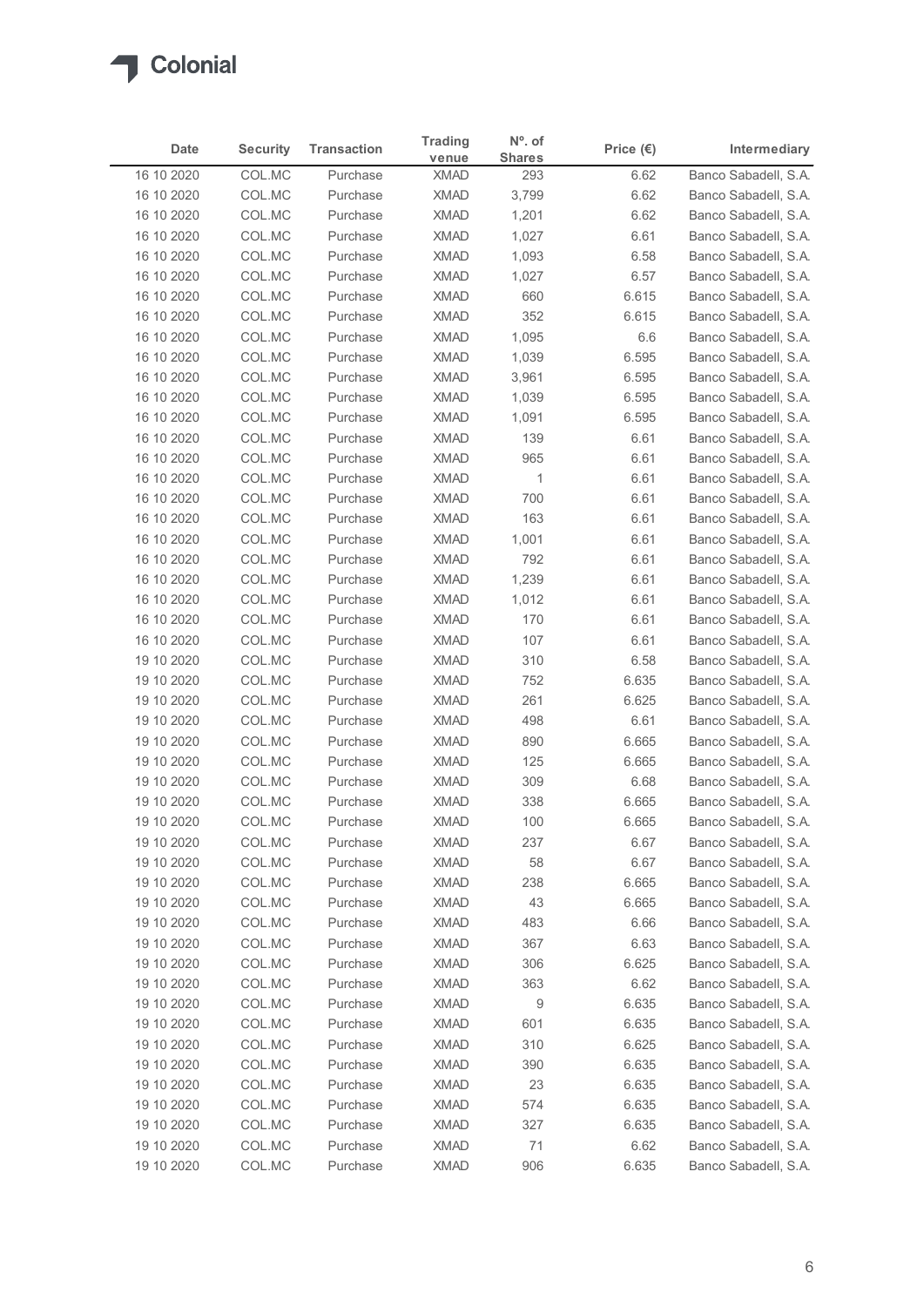

| <b>Date</b><br><b>Security</b><br><b>Transaction</b><br>Price $(\epsilon)$<br>Intermediary<br><b>Shares</b><br>venue<br>COL.MC<br>19 10 2020<br><b>XMAD</b><br>47<br>6.63<br>Purchase<br>COL.MC<br>231<br>19 10 2020<br>Purchase<br><b>XMAD</b><br>6.625<br>COL.MC<br><b>XMAD</b><br>7<br>6.625<br>19 10 2020<br>Purchase<br><b>XMAD</b><br>841<br>19 10 2020<br>COL.MC<br>Purchase<br>6.625<br>COL.MC<br><b>XMAD</b><br>32<br>19 10 2020<br>Purchase<br>6.625<br>COL.MC<br><b>XMAD</b><br>27<br>19 10 2020<br>Purchase<br>6.62<br>COL.MC<br><b>XMAD</b><br>311<br>19 10 2020<br>Purchase<br>6.615<br>COL.MC<br>411<br>19 10 2020<br>Purchase<br><b>XMAD</b><br>6.63<br>COL.MC<br>19 10 2020<br><b>XMAD</b><br>6.62<br>Purchase<br>$\overline{1}$<br>COL.MC<br><b>XMAD</b><br>461<br>19 10 2020<br>Purchase<br>6.62<br>COL.MC<br><b>XMAD</b><br>19 10 2020<br>Purchase<br>1,493<br>6.63<br>COL.MC<br><b>XMAD</b><br>19 10 2020<br>Purchase<br>144<br>6.64<br><b>XMAD</b><br>243<br>19 10 2020<br>COL.MC<br>Purchase<br>6.635<br>18<br>19 10 2020<br>COL.MC<br>XMAD<br>6.615<br>Purchase<br>19 10 2020<br>6.615<br>COL.MC<br>Purchase<br>XMAD<br>965<br>COL.MC<br>XMAD<br>275<br>19 10 2020<br>Purchase<br>6.61<br>COL.MC<br>XMAD<br>6.615<br>19 10 2020<br>Purchase<br>548<br>COL.MC<br><b>XMAD</b><br>19 10 2020<br>Purchase<br>296<br>6.61<br>COL.MC<br><b>XMAD</b><br>23<br>19 10 2020<br>Purchase<br>6.63<br>COL.MC<br>843<br>19 10 2020<br>Purchase<br><b>XMAD</b><br>6.63<br>271<br>19 10 2020<br>COL.MC<br>Purchase<br>XMAD<br>6.63<br>COL.MC<br>XMAD<br>432<br>6.625<br>19 10 2020<br>Purchase<br>6.625<br>19 10 2020<br>COL.MC<br>Purchase<br>XMAD<br>560<br>19 10 2020<br>COL.MC<br>Purchase<br>XMAD<br>473<br>6.63<br>COL.MC<br><b>XMAD</b><br>19 10 2020<br>Purchase<br>190<br>6.625<br>19 10 2020<br>COL.MC<br><b>XMAD</b><br>216<br>6.63<br>Purchase<br>55<br>19 10 2020<br>COL.MC<br>XMAD<br>6.62<br>Purchase<br>COL.MC<br>XMAD<br>199<br>6.615<br>19 10 2020<br>Purchase<br>COL.MC<br>XMAD<br>19 10 2020<br>Purchase<br>2,414<br>6.61<br>COL.MC<br><b>XMAD</b><br>19 10 2020<br>Purchase<br>1,886<br>6.61<br>COL.MC<br><b>XMAD</b><br>19 10 2020<br>Purchase<br>700<br>6.61<br><b>XMAD</b><br>186<br>19 10 2020<br>COL.MC<br>Purchase<br>6.61<br>XMAD<br>244<br>19 10 2020<br>COL.MC<br>Purchase<br>6.62<br>COL.MC<br>XMAD<br>418<br>6.63<br>19 10 2020<br>Purchase<br>XMAD<br>6.625<br>19 10 2020<br>COL.MC<br>Purchase<br>246<br>19 10 2020<br>COL.MC<br>Purchase<br><b>XMAD</b><br>294<br>6.625<br>COL.MC<br><b>XMAD</b><br>19 10 2020<br>Purchase<br>268<br>6.62<br>COL.MC<br><b>XMAD</b><br>147<br>19 10 2020<br>6.61<br>Purchase<br>XMAD<br>6.615<br>19 10 2020<br>COL.MC<br>Purchase<br>53<br>COL.MC<br><b>XMAD</b><br>6.605<br>19 10 2020<br>Purchase<br>600<br>COL.MC<br><b>XMAD</b><br>69<br>19 10 2020<br>Purchase<br>6.605<br>2<br>19 10 2020<br>COL.MC<br>Purchase<br><b>XMAD</b><br>6.59<br>COL.MC<br>19 10 2020<br>Purchase<br><b>XMAD</b><br>320<br>6.6<br>COL.MC<br>218<br>6.595<br>19 10 2020<br>Purchase<br><b>XMAD</b><br>COL.MC<br>XMAD<br>438<br>19 10 2020<br>Purchase<br>6.61<br>XMAD<br>19 10 2020<br>COL.MC<br>Purchase<br>153<br>6.61<br><b>XMAD</b><br>312<br>19 10 2020<br>COL.MC<br>Purchase<br>6.61<br>COL.MC<br><b>XMAD</b><br>339<br>19 10 2020<br>Purchase<br>6.61<br>COL.MC<br>19 10 2020<br>Purchase<br><b>XMAD</b><br>267<br>6.625<br>19 10 2020<br>COL.MC<br>XMAD<br>233<br>6.625<br>Purchase |  |                |           |  |
|-----------------------------------------------------------------------------------------------------------------------------------------------------------------------------------------------------------------------------------------------------------------------------------------------------------------------------------------------------------------------------------------------------------------------------------------------------------------------------------------------------------------------------------------------------------------------------------------------------------------------------------------------------------------------------------------------------------------------------------------------------------------------------------------------------------------------------------------------------------------------------------------------------------------------------------------------------------------------------------------------------------------------------------------------------------------------------------------------------------------------------------------------------------------------------------------------------------------------------------------------------------------------------------------------------------------------------------------------------------------------------------------------------------------------------------------------------------------------------------------------------------------------------------------------------------------------------------------------------------------------------------------------------------------------------------------------------------------------------------------------------------------------------------------------------------------------------------------------------------------------------------------------------------------------------------------------------------------------------------------------------------------------------------------------------------------------------------------------------------------------------------------------------------------------------------------------------------------------------------------------------------------------------------------------------------------------------------------------------------------------------------------------------------------------------------------------------------------------------------------------------------------------------------------------------------------------------------------------------------------------------------------------------------------------------------------------------------------------------------------------------------------------------------------------------------------------------------------------------------------------------------------------------------------------------------------------------------------------------------------------------------------------------------------------------------------------------------------------------------------------------------------------------------------------------------------------------------------------------------------------------------------------------------------------------------------------------------------------------------------------------------------------------------------------------------------------------|--|----------------|-----------|--|
| Banco Sabadell, S.A.<br>Banco Sabadell, S.A.<br>Banco Sabadell, S.A.<br>Banco Sabadell, S.A.<br>Banco Sabadell, S.A.<br>Banco Sabadell, S.A.<br>Banco Sabadell, S.A.<br>Banco Sabadell, S.A.<br>Banco Sabadell, S.A.<br>Banco Sabadell, S.A.<br>Banco Sabadell, S.A.<br>Banco Sabadell, S.A.<br>Banco Sabadell, S.A.<br>Banco Sabadell, S.A.<br>Banco Sabadell, S.A.<br>Banco Sabadell, S.A.<br>Banco Sabadell, S.A.<br>Banco Sabadell, S.A.<br>Banco Sabadell, S.A.<br>Banco Sabadell, S.A.<br>Banco Sabadell, S.A.<br>Banco Sabadell, S.A.<br>Banco Sabadell, S.A.<br>Banco Sabadell, S.A.<br>Banco Sabadell, S.A.<br>Banco Sabadell, S.A.<br>Banco Sabadell, S.A.<br>Banco Sabadell, S.A.<br>Banco Sabadell, S.A.<br>Banco Sabadell, S.A.<br>Banco Sabadell, S.A.<br>Banco Sabadell, S.A.<br>Banco Sabadell, S.A.<br>Banco Sabadell, S.A.<br>Banco Sabadell, S.A.<br>Banco Sabadell, S.A.<br>Banco Sabadell, S.A.<br>Banco Sabadell, S.A.<br>Banco Sabadell, S.A.<br>Banco Sabadell, S.A.<br>Banco Sabadell, S.A.<br>Banco Sabadell, S.A.<br>Banco Sabadell, S.A.<br>Banco Sabadell, S.A.<br>Banco Sabadell, S.A.<br>Banco Sabadell, S.A.<br>Banco Sabadell, S.A.<br>Banco Sabadell, S.A.<br>Banco Sabadell, S.A.<br>Banco Sabadell, S.A.                                                                                                                                                                                                                                                                                                                                                                                                                                                                                                                                                                                                                                                                                                                                                                                                                                                                                                                                                                                                                                                                                                                                                                                                                                                                                                                                                                                                                                                                                                                                                                                                                                                                                                                                                                                                                                                                                                                                                                                                                                                                                                                                                                                                        |  | <b>Trading</b> | $No$ . of |  |
|                                                                                                                                                                                                                                                                                                                                                                                                                                                                                                                                                                                                                                                                                                                                                                                                                                                                                                                                                                                                                                                                                                                                                                                                                                                                                                                                                                                                                                                                                                                                                                                                                                                                                                                                                                                                                                                                                                                                                                                                                                                                                                                                                                                                                                                                                                                                                                                                                                                                                                                                                                                                                                                                                                                                                                                                                                                                                                                                                                                                                                                                                                                                                                                                                                                                                                                                                                                                                                                     |  |                |           |  |
|                                                                                                                                                                                                                                                                                                                                                                                                                                                                                                                                                                                                                                                                                                                                                                                                                                                                                                                                                                                                                                                                                                                                                                                                                                                                                                                                                                                                                                                                                                                                                                                                                                                                                                                                                                                                                                                                                                                                                                                                                                                                                                                                                                                                                                                                                                                                                                                                                                                                                                                                                                                                                                                                                                                                                                                                                                                                                                                                                                                                                                                                                                                                                                                                                                                                                                                                                                                                                                                     |  |                |           |  |
|                                                                                                                                                                                                                                                                                                                                                                                                                                                                                                                                                                                                                                                                                                                                                                                                                                                                                                                                                                                                                                                                                                                                                                                                                                                                                                                                                                                                                                                                                                                                                                                                                                                                                                                                                                                                                                                                                                                                                                                                                                                                                                                                                                                                                                                                                                                                                                                                                                                                                                                                                                                                                                                                                                                                                                                                                                                                                                                                                                                                                                                                                                                                                                                                                                                                                                                                                                                                                                                     |  |                |           |  |
|                                                                                                                                                                                                                                                                                                                                                                                                                                                                                                                                                                                                                                                                                                                                                                                                                                                                                                                                                                                                                                                                                                                                                                                                                                                                                                                                                                                                                                                                                                                                                                                                                                                                                                                                                                                                                                                                                                                                                                                                                                                                                                                                                                                                                                                                                                                                                                                                                                                                                                                                                                                                                                                                                                                                                                                                                                                                                                                                                                                                                                                                                                                                                                                                                                                                                                                                                                                                                                                     |  |                |           |  |
|                                                                                                                                                                                                                                                                                                                                                                                                                                                                                                                                                                                                                                                                                                                                                                                                                                                                                                                                                                                                                                                                                                                                                                                                                                                                                                                                                                                                                                                                                                                                                                                                                                                                                                                                                                                                                                                                                                                                                                                                                                                                                                                                                                                                                                                                                                                                                                                                                                                                                                                                                                                                                                                                                                                                                                                                                                                                                                                                                                                                                                                                                                                                                                                                                                                                                                                                                                                                                                                     |  |                |           |  |
|                                                                                                                                                                                                                                                                                                                                                                                                                                                                                                                                                                                                                                                                                                                                                                                                                                                                                                                                                                                                                                                                                                                                                                                                                                                                                                                                                                                                                                                                                                                                                                                                                                                                                                                                                                                                                                                                                                                                                                                                                                                                                                                                                                                                                                                                                                                                                                                                                                                                                                                                                                                                                                                                                                                                                                                                                                                                                                                                                                                                                                                                                                                                                                                                                                                                                                                                                                                                                                                     |  |                |           |  |
|                                                                                                                                                                                                                                                                                                                                                                                                                                                                                                                                                                                                                                                                                                                                                                                                                                                                                                                                                                                                                                                                                                                                                                                                                                                                                                                                                                                                                                                                                                                                                                                                                                                                                                                                                                                                                                                                                                                                                                                                                                                                                                                                                                                                                                                                                                                                                                                                                                                                                                                                                                                                                                                                                                                                                                                                                                                                                                                                                                                                                                                                                                                                                                                                                                                                                                                                                                                                                                                     |  |                |           |  |
|                                                                                                                                                                                                                                                                                                                                                                                                                                                                                                                                                                                                                                                                                                                                                                                                                                                                                                                                                                                                                                                                                                                                                                                                                                                                                                                                                                                                                                                                                                                                                                                                                                                                                                                                                                                                                                                                                                                                                                                                                                                                                                                                                                                                                                                                                                                                                                                                                                                                                                                                                                                                                                                                                                                                                                                                                                                                                                                                                                                                                                                                                                                                                                                                                                                                                                                                                                                                                                                     |  |                |           |  |
|                                                                                                                                                                                                                                                                                                                                                                                                                                                                                                                                                                                                                                                                                                                                                                                                                                                                                                                                                                                                                                                                                                                                                                                                                                                                                                                                                                                                                                                                                                                                                                                                                                                                                                                                                                                                                                                                                                                                                                                                                                                                                                                                                                                                                                                                                                                                                                                                                                                                                                                                                                                                                                                                                                                                                                                                                                                                                                                                                                                                                                                                                                                                                                                                                                                                                                                                                                                                                                                     |  |                |           |  |
|                                                                                                                                                                                                                                                                                                                                                                                                                                                                                                                                                                                                                                                                                                                                                                                                                                                                                                                                                                                                                                                                                                                                                                                                                                                                                                                                                                                                                                                                                                                                                                                                                                                                                                                                                                                                                                                                                                                                                                                                                                                                                                                                                                                                                                                                                                                                                                                                                                                                                                                                                                                                                                                                                                                                                                                                                                                                                                                                                                                                                                                                                                                                                                                                                                                                                                                                                                                                                                                     |  |                |           |  |
|                                                                                                                                                                                                                                                                                                                                                                                                                                                                                                                                                                                                                                                                                                                                                                                                                                                                                                                                                                                                                                                                                                                                                                                                                                                                                                                                                                                                                                                                                                                                                                                                                                                                                                                                                                                                                                                                                                                                                                                                                                                                                                                                                                                                                                                                                                                                                                                                                                                                                                                                                                                                                                                                                                                                                                                                                                                                                                                                                                                                                                                                                                                                                                                                                                                                                                                                                                                                                                                     |  |                |           |  |
|                                                                                                                                                                                                                                                                                                                                                                                                                                                                                                                                                                                                                                                                                                                                                                                                                                                                                                                                                                                                                                                                                                                                                                                                                                                                                                                                                                                                                                                                                                                                                                                                                                                                                                                                                                                                                                                                                                                                                                                                                                                                                                                                                                                                                                                                                                                                                                                                                                                                                                                                                                                                                                                                                                                                                                                                                                                                                                                                                                                                                                                                                                                                                                                                                                                                                                                                                                                                                                                     |  |                |           |  |
|                                                                                                                                                                                                                                                                                                                                                                                                                                                                                                                                                                                                                                                                                                                                                                                                                                                                                                                                                                                                                                                                                                                                                                                                                                                                                                                                                                                                                                                                                                                                                                                                                                                                                                                                                                                                                                                                                                                                                                                                                                                                                                                                                                                                                                                                                                                                                                                                                                                                                                                                                                                                                                                                                                                                                                                                                                                                                                                                                                                                                                                                                                                                                                                                                                                                                                                                                                                                                                                     |  |                |           |  |
|                                                                                                                                                                                                                                                                                                                                                                                                                                                                                                                                                                                                                                                                                                                                                                                                                                                                                                                                                                                                                                                                                                                                                                                                                                                                                                                                                                                                                                                                                                                                                                                                                                                                                                                                                                                                                                                                                                                                                                                                                                                                                                                                                                                                                                                                                                                                                                                                                                                                                                                                                                                                                                                                                                                                                                                                                                                                                                                                                                                                                                                                                                                                                                                                                                                                                                                                                                                                                                                     |  |                |           |  |
|                                                                                                                                                                                                                                                                                                                                                                                                                                                                                                                                                                                                                                                                                                                                                                                                                                                                                                                                                                                                                                                                                                                                                                                                                                                                                                                                                                                                                                                                                                                                                                                                                                                                                                                                                                                                                                                                                                                                                                                                                                                                                                                                                                                                                                                                                                                                                                                                                                                                                                                                                                                                                                                                                                                                                                                                                                                                                                                                                                                                                                                                                                                                                                                                                                                                                                                                                                                                                                                     |  |                |           |  |
|                                                                                                                                                                                                                                                                                                                                                                                                                                                                                                                                                                                                                                                                                                                                                                                                                                                                                                                                                                                                                                                                                                                                                                                                                                                                                                                                                                                                                                                                                                                                                                                                                                                                                                                                                                                                                                                                                                                                                                                                                                                                                                                                                                                                                                                                                                                                                                                                                                                                                                                                                                                                                                                                                                                                                                                                                                                                                                                                                                                                                                                                                                                                                                                                                                                                                                                                                                                                                                                     |  |                |           |  |
|                                                                                                                                                                                                                                                                                                                                                                                                                                                                                                                                                                                                                                                                                                                                                                                                                                                                                                                                                                                                                                                                                                                                                                                                                                                                                                                                                                                                                                                                                                                                                                                                                                                                                                                                                                                                                                                                                                                                                                                                                                                                                                                                                                                                                                                                                                                                                                                                                                                                                                                                                                                                                                                                                                                                                                                                                                                                                                                                                                                                                                                                                                                                                                                                                                                                                                                                                                                                                                                     |  |                |           |  |
|                                                                                                                                                                                                                                                                                                                                                                                                                                                                                                                                                                                                                                                                                                                                                                                                                                                                                                                                                                                                                                                                                                                                                                                                                                                                                                                                                                                                                                                                                                                                                                                                                                                                                                                                                                                                                                                                                                                                                                                                                                                                                                                                                                                                                                                                                                                                                                                                                                                                                                                                                                                                                                                                                                                                                                                                                                                                                                                                                                                                                                                                                                                                                                                                                                                                                                                                                                                                                                                     |  |                |           |  |
|                                                                                                                                                                                                                                                                                                                                                                                                                                                                                                                                                                                                                                                                                                                                                                                                                                                                                                                                                                                                                                                                                                                                                                                                                                                                                                                                                                                                                                                                                                                                                                                                                                                                                                                                                                                                                                                                                                                                                                                                                                                                                                                                                                                                                                                                                                                                                                                                                                                                                                                                                                                                                                                                                                                                                                                                                                                                                                                                                                                                                                                                                                                                                                                                                                                                                                                                                                                                                                                     |  |                |           |  |
|                                                                                                                                                                                                                                                                                                                                                                                                                                                                                                                                                                                                                                                                                                                                                                                                                                                                                                                                                                                                                                                                                                                                                                                                                                                                                                                                                                                                                                                                                                                                                                                                                                                                                                                                                                                                                                                                                                                                                                                                                                                                                                                                                                                                                                                                                                                                                                                                                                                                                                                                                                                                                                                                                                                                                                                                                                                                                                                                                                                                                                                                                                                                                                                                                                                                                                                                                                                                                                                     |  |                |           |  |
|                                                                                                                                                                                                                                                                                                                                                                                                                                                                                                                                                                                                                                                                                                                                                                                                                                                                                                                                                                                                                                                                                                                                                                                                                                                                                                                                                                                                                                                                                                                                                                                                                                                                                                                                                                                                                                                                                                                                                                                                                                                                                                                                                                                                                                                                                                                                                                                                                                                                                                                                                                                                                                                                                                                                                                                                                                                                                                                                                                                                                                                                                                                                                                                                                                                                                                                                                                                                                                                     |  |                |           |  |
|                                                                                                                                                                                                                                                                                                                                                                                                                                                                                                                                                                                                                                                                                                                                                                                                                                                                                                                                                                                                                                                                                                                                                                                                                                                                                                                                                                                                                                                                                                                                                                                                                                                                                                                                                                                                                                                                                                                                                                                                                                                                                                                                                                                                                                                                                                                                                                                                                                                                                                                                                                                                                                                                                                                                                                                                                                                                                                                                                                                                                                                                                                                                                                                                                                                                                                                                                                                                                                                     |  |                |           |  |
|                                                                                                                                                                                                                                                                                                                                                                                                                                                                                                                                                                                                                                                                                                                                                                                                                                                                                                                                                                                                                                                                                                                                                                                                                                                                                                                                                                                                                                                                                                                                                                                                                                                                                                                                                                                                                                                                                                                                                                                                                                                                                                                                                                                                                                                                                                                                                                                                                                                                                                                                                                                                                                                                                                                                                                                                                                                                                                                                                                                                                                                                                                                                                                                                                                                                                                                                                                                                                                                     |  |                |           |  |
|                                                                                                                                                                                                                                                                                                                                                                                                                                                                                                                                                                                                                                                                                                                                                                                                                                                                                                                                                                                                                                                                                                                                                                                                                                                                                                                                                                                                                                                                                                                                                                                                                                                                                                                                                                                                                                                                                                                                                                                                                                                                                                                                                                                                                                                                                                                                                                                                                                                                                                                                                                                                                                                                                                                                                                                                                                                                                                                                                                                                                                                                                                                                                                                                                                                                                                                                                                                                                                                     |  |                |           |  |
|                                                                                                                                                                                                                                                                                                                                                                                                                                                                                                                                                                                                                                                                                                                                                                                                                                                                                                                                                                                                                                                                                                                                                                                                                                                                                                                                                                                                                                                                                                                                                                                                                                                                                                                                                                                                                                                                                                                                                                                                                                                                                                                                                                                                                                                                                                                                                                                                                                                                                                                                                                                                                                                                                                                                                                                                                                                                                                                                                                                                                                                                                                                                                                                                                                                                                                                                                                                                                                                     |  |                |           |  |
|                                                                                                                                                                                                                                                                                                                                                                                                                                                                                                                                                                                                                                                                                                                                                                                                                                                                                                                                                                                                                                                                                                                                                                                                                                                                                                                                                                                                                                                                                                                                                                                                                                                                                                                                                                                                                                                                                                                                                                                                                                                                                                                                                                                                                                                                                                                                                                                                                                                                                                                                                                                                                                                                                                                                                                                                                                                                                                                                                                                                                                                                                                                                                                                                                                                                                                                                                                                                                                                     |  |                |           |  |
|                                                                                                                                                                                                                                                                                                                                                                                                                                                                                                                                                                                                                                                                                                                                                                                                                                                                                                                                                                                                                                                                                                                                                                                                                                                                                                                                                                                                                                                                                                                                                                                                                                                                                                                                                                                                                                                                                                                                                                                                                                                                                                                                                                                                                                                                                                                                                                                                                                                                                                                                                                                                                                                                                                                                                                                                                                                                                                                                                                                                                                                                                                                                                                                                                                                                                                                                                                                                                                                     |  |                |           |  |
|                                                                                                                                                                                                                                                                                                                                                                                                                                                                                                                                                                                                                                                                                                                                                                                                                                                                                                                                                                                                                                                                                                                                                                                                                                                                                                                                                                                                                                                                                                                                                                                                                                                                                                                                                                                                                                                                                                                                                                                                                                                                                                                                                                                                                                                                                                                                                                                                                                                                                                                                                                                                                                                                                                                                                                                                                                                                                                                                                                                                                                                                                                                                                                                                                                                                                                                                                                                                                                                     |  |                |           |  |
|                                                                                                                                                                                                                                                                                                                                                                                                                                                                                                                                                                                                                                                                                                                                                                                                                                                                                                                                                                                                                                                                                                                                                                                                                                                                                                                                                                                                                                                                                                                                                                                                                                                                                                                                                                                                                                                                                                                                                                                                                                                                                                                                                                                                                                                                                                                                                                                                                                                                                                                                                                                                                                                                                                                                                                                                                                                                                                                                                                                                                                                                                                                                                                                                                                                                                                                                                                                                                                                     |  |                |           |  |
|                                                                                                                                                                                                                                                                                                                                                                                                                                                                                                                                                                                                                                                                                                                                                                                                                                                                                                                                                                                                                                                                                                                                                                                                                                                                                                                                                                                                                                                                                                                                                                                                                                                                                                                                                                                                                                                                                                                                                                                                                                                                                                                                                                                                                                                                                                                                                                                                                                                                                                                                                                                                                                                                                                                                                                                                                                                                                                                                                                                                                                                                                                                                                                                                                                                                                                                                                                                                                                                     |  |                |           |  |
|                                                                                                                                                                                                                                                                                                                                                                                                                                                                                                                                                                                                                                                                                                                                                                                                                                                                                                                                                                                                                                                                                                                                                                                                                                                                                                                                                                                                                                                                                                                                                                                                                                                                                                                                                                                                                                                                                                                                                                                                                                                                                                                                                                                                                                                                                                                                                                                                                                                                                                                                                                                                                                                                                                                                                                                                                                                                                                                                                                                                                                                                                                                                                                                                                                                                                                                                                                                                                                                     |  |                |           |  |
|                                                                                                                                                                                                                                                                                                                                                                                                                                                                                                                                                                                                                                                                                                                                                                                                                                                                                                                                                                                                                                                                                                                                                                                                                                                                                                                                                                                                                                                                                                                                                                                                                                                                                                                                                                                                                                                                                                                                                                                                                                                                                                                                                                                                                                                                                                                                                                                                                                                                                                                                                                                                                                                                                                                                                                                                                                                                                                                                                                                                                                                                                                                                                                                                                                                                                                                                                                                                                                                     |  |                |           |  |
|                                                                                                                                                                                                                                                                                                                                                                                                                                                                                                                                                                                                                                                                                                                                                                                                                                                                                                                                                                                                                                                                                                                                                                                                                                                                                                                                                                                                                                                                                                                                                                                                                                                                                                                                                                                                                                                                                                                                                                                                                                                                                                                                                                                                                                                                                                                                                                                                                                                                                                                                                                                                                                                                                                                                                                                                                                                                                                                                                                                                                                                                                                                                                                                                                                                                                                                                                                                                                                                     |  |                |           |  |
|                                                                                                                                                                                                                                                                                                                                                                                                                                                                                                                                                                                                                                                                                                                                                                                                                                                                                                                                                                                                                                                                                                                                                                                                                                                                                                                                                                                                                                                                                                                                                                                                                                                                                                                                                                                                                                                                                                                                                                                                                                                                                                                                                                                                                                                                                                                                                                                                                                                                                                                                                                                                                                                                                                                                                                                                                                                                                                                                                                                                                                                                                                                                                                                                                                                                                                                                                                                                                                                     |  |                |           |  |
|                                                                                                                                                                                                                                                                                                                                                                                                                                                                                                                                                                                                                                                                                                                                                                                                                                                                                                                                                                                                                                                                                                                                                                                                                                                                                                                                                                                                                                                                                                                                                                                                                                                                                                                                                                                                                                                                                                                                                                                                                                                                                                                                                                                                                                                                                                                                                                                                                                                                                                                                                                                                                                                                                                                                                                                                                                                                                                                                                                                                                                                                                                                                                                                                                                                                                                                                                                                                                                                     |  |                |           |  |
|                                                                                                                                                                                                                                                                                                                                                                                                                                                                                                                                                                                                                                                                                                                                                                                                                                                                                                                                                                                                                                                                                                                                                                                                                                                                                                                                                                                                                                                                                                                                                                                                                                                                                                                                                                                                                                                                                                                                                                                                                                                                                                                                                                                                                                                                                                                                                                                                                                                                                                                                                                                                                                                                                                                                                                                                                                                                                                                                                                                                                                                                                                                                                                                                                                                                                                                                                                                                                                                     |  |                |           |  |
|                                                                                                                                                                                                                                                                                                                                                                                                                                                                                                                                                                                                                                                                                                                                                                                                                                                                                                                                                                                                                                                                                                                                                                                                                                                                                                                                                                                                                                                                                                                                                                                                                                                                                                                                                                                                                                                                                                                                                                                                                                                                                                                                                                                                                                                                                                                                                                                                                                                                                                                                                                                                                                                                                                                                                                                                                                                                                                                                                                                                                                                                                                                                                                                                                                                                                                                                                                                                                                                     |  |                |           |  |
|                                                                                                                                                                                                                                                                                                                                                                                                                                                                                                                                                                                                                                                                                                                                                                                                                                                                                                                                                                                                                                                                                                                                                                                                                                                                                                                                                                                                                                                                                                                                                                                                                                                                                                                                                                                                                                                                                                                                                                                                                                                                                                                                                                                                                                                                                                                                                                                                                                                                                                                                                                                                                                                                                                                                                                                                                                                                                                                                                                                                                                                                                                                                                                                                                                                                                                                                                                                                                                                     |  |                |           |  |
|                                                                                                                                                                                                                                                                                                                                                                                                                                                                                                                                                                                                                                                                                                                                                                                                                                                                                                                                                                                                                                                                                                                                                                                                                                                                                                                                                                                                                                                                                                                                                                                                                                                                                                                                                                                                                                                                                                                                                                                                                                                                                                                                                                                                                                                                                                                                                                                                                                                                                                                                                                                                                                                                                                                                                                                                                                                                                                                                                                                                                                                                                                                                                                                                                                                                                                                                                                                                                                                     |  |                |           |  |
|                                                                                                                                                                                                                                                                                                                                                                                                                                                                                                                                                                                                                                                                                                                                                                                                                                                                                                                                                                                                                                                                                                                                                                                                                                                                                                                                                                                                                                                                                                                                                                                                                                                                                                                                                                                                                                                                                                                                                                                                                                                                                                                                                                                                                                                                                                                                                                                                                                                                                                                                                                                                                                                                                                                                                                                                                                                                                                                                                                                                                                                                                                                                                                                                                                                                                                                                                                                                                                                     |  |                |           |  |
|                                                                                                                                                                                                                                                                                                                                                                                                                                                                                                                                                                                                                                                                                                                                                                                                                                                                                                                                                                                                                                                                                                                                                                                                                                                                                                                                                                                                                                                                                                                                                                                                                                                                                                                                                                                                                                                                                                                                                                                                                                                                                                                                                                                                                                                                                                                                                                                                                                                                                                                                                                                                                                                                                                                                                                                                                                                                                                                                                                                                                                                                                                                                                                                                                                                                                                                                                                                                                                                     |  |                |           |  |
|                                                                                                                                                                                                                                                                                                                                                                                                                                                                                                                                                                                                                                                                                                                                                                                                                                                                                                                                                                                                                                                                                                                                                                                                                                                                                                                                                                                                                                                                                                                                                                                                                                                                                                                                                                                                                                                                                                                                                                                                                                                                                                                                                                                                                                                                                                                                                                                                                                                                                                                                                                                                                                                                                                                                                                                                                                                                                                                                                                                                                                                                                                                                                                                                                                                                                                                                                                                                                                                     |  |                |           |  |
|                                                                                                                                                                                                                                                                                                                                                                                                                                                                                                                                                                                                                                                                                                                                                                                                                                                                                                                                                                                                                                                                                                                                                                                                                                                                                                                                                                                                                                                                                                                                                                                                                                                                                                                                                                                                                                                                                                                                                                                                                                                                                                                                                                                                                                                                                                                                                                                                                                                                                                                                                                                                                                                                                                                                                                                                                                                                                                                                                                                                                                                                                                                                                                                                                                                                                                                                                                                                                                                     |  |                |           |  |
|                                                                                                                                                                                                                                                                                                                                                                                                                                                                                                                                                                                                                                                                                                                                                                                                                                                                                                                                                                                                                                                                                                                                                                                                                                                                                                                                                                                                                                                                                                                                                                                                                                                                                                                                                                                                                                                                                                                                                                                                                                                                                                                                                                                                                                                                                                                                                                                                                                                                                                                                                                                                                                                                                                                                                                                                                                                                                                                                                                                                                                                                                                                                                                                                                                                                                                                                                                                                                                                     |  |                |           |  |
|                                                                                                                                                                                                                                                                                                                                                                                                                                                                                                                                                                                                                                                                                                                                                                                                                                                                                                                                                                                                                                                                                                                                                                                                                                                                                                                                                                                                                                                                                                                                                                                                                                                                                                                                                                                                                                                                                                                                                                                                                                                                                                                                                                                                                                                                                                                                                                                                                                                                                                                                                                                                                                                                                                                                                                                                                                                                                                                                                                                                                                                                                                                                                                                                                                                                                                                                                                                                                                                     |  |                |           |  |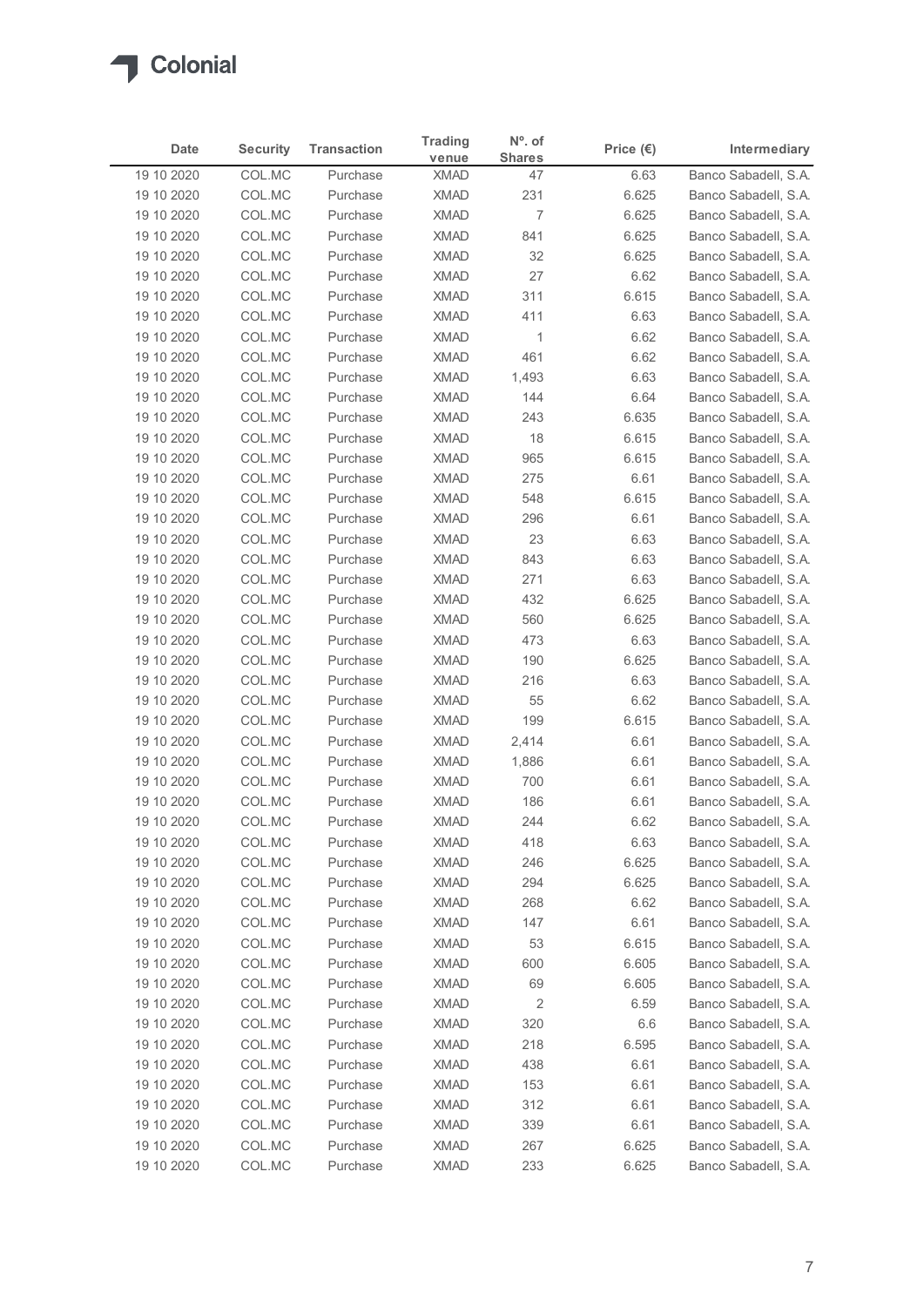

|                          |                  |                      | <b>Trading</b>             | $No$ . of      |                    |                                              |
|--------------------------|------------------|----------------------|----------------------------|----------------|--------------------|----------------------------------------------|
| <b>Date</b>              | <b>Security</b>  | <b>Transaction</b>   | venue                      | <b>Shares</b>  | Price $(\epsilon)$ | Intermediary                                 |
| 19 10 2020<br>19 10 2020 | COL.MC<br>COL.MC | Purchase<br>Purchase | <b>XMAD</b><br><b>XMAD</b> | 289<br>1,067   | 6.615<br>6.61      | Banco Sabadell, S.A.<br>Banco Sabadell, S.A. |
| 19 10 2020               | COL.MC           | Purchase             | <b>XMAD</b>                | 400            | 6.61               | Banco Sabadell, S.A.                         |
| 19 10 2020               | COL.MC           | Purchase             | <b>XMAD</b>                | 3,532          | 6.61               | Banco Sabadell, S.A.                         |
| 19 10 2020               | COL.MC           | Purchase             | <b>XMAD</b>                | $\overline{1}$ | 6.61               | Banco Sabadell, S.A.                         |
| 19 10 2020               | COL.MC           | Purchase             | <b>XMAD</b>                | 166            | 6.61               | Banco Sabadell, S.A.                         |
| 19 10 2020<br>19 10 2020 | COL.MC<br>COL.MC | Purchase<br>Purchase | <b>XMAD</b><br><b>XMAD</b> | 276<br>912     | 6.595<br>6.59      | Banco Sabadell, S.A.<br>Banco Sabadell, S.A. |
| 19 10 2020               | COL.MC           | Purchase             | <b>XMAD</b>                | 873            | 6.59               | Banco Sabadell, S.A.                         |
| 19 10 2020               | COL.MC           | Purchase             | <b>XMAD</b>                | 3,213          | 6.59               | Banco Sabadell, S.A.                         |
| 19 10 2020               | COL.MC           | Purchase             | <b>XMAD</b>                | 267            | 6.59               | Banco Sabadell, S.A.                         |
| 19 10 2020               | COL.MC           | Purchase             | <b>XMAD</b>                | 25             | 6.58               | Banco Sabadell, S.A.                         |
| 19 10 2020               | COL.MC           | Purchase             | <b>XMAD</b>                | 419            | 6.585              | Banco Sabadell, S.A.                         |
| 19 10 2020<br>19 10 2020 | COL.MC<br>COL.MC | Purchase<br>Purchase | XMAD<br><b>XMAD</b>        | 29<br>230      | 6.585<br>6.585     | Banco Sabadell, S.A.<br>Banco Sabadell, S.A. |
| 19 10 2020               | COL.MC           | Purchase             | <b>XMAD</b>                | 199            | 6.585              | Banco Sabadell, S.A.                         |
| 19 10 2020               | COL.MC           | Purchase             | XMAD                       | 451            | 6.58               | Banco Sabadell, S.A.                         |
| 19 10 2020               | COL.MC           | Purchase             | XMAD                       | 148            | 6.575              | Banco Sabadell, S.A.                         |
| 19 10 2020               | COL.MC           | Purchase             | <b>XMAD</b>                | 270            | 6.575              | Banco Sabadell, S.A.                         |
| 19 10 2020               | COL.MC           | Purchase             | <b>XMAD</b>                | 264            | 6.565              | Banco Sabadell, S.A.                         |
| 19 10 2020               | COL.MC           | Purchase             | <b>XMAD</b>                | 47             | 6.555              | Banco Sabadell, S.A.                         |
| 19 10 2020<br>19 10 2020 | COL.MC<br>COL.MC | Purchase<br>Purchase | XMAD<br><b>XMAD</b>        | 539<br>289     | 6.555<br>6.555     | Banco Sabadell, S.A.<br>Banco Sabadell, S.A. |
| 19 10 2020               | COL.MC           | Purchase             | <b>XMAD</b>                | 684            | 6.57               | Banco Sabadell, S.A.                         |
| 19 10 2020               | COL.MC           | Purchase             | XMAD                       | 252            | 6.57               | Banco Sabadell, S.A.                         |
| 19 10 2020               | COL.MC           | Purchase             | <b>XMAD</b>                | 270            | 6.565              | Banco Sabadell, S.A.                         |
| 19 10 2020               | COL.MC           | Purchase             | <b>XMAD</b>                | 206            | 6.565              | Banco Sabadell, S.A.                         |
| 19 10 2020               | COL.MC           | Purchase             | <b>XMAD</b>                | 156            | 6.57               | Banco Sabadell, S.A.                         |
| 19 10 2020               | COL.MC           | Purchase             | <b>XMAD</b>                | 141            | 6.57               | Banco Sabadell, S.A.                         |
| 19 10 2020               | COL.MC           | Purchase             | <b>XMAD</b>                | 207            | 6.57               | Banco Sabadell, S.A.                         |
| 19 10 2020<br>19 10 2020 | COL.MC<br>COL.MC | Purchase<br>Purchase | <b>XMAD</b><br><b>XMAD</b> | 48<br>231      | 6.58<br>6.58       | Banco Sabadell, S.A.<br>Banco Sabadell, S.A. |
| 19 10 2020               | COL.MC           | Purchase             | <b>XMAD</b>                | 218            | 6.575              | Banco Sabadell, S.A.                         |
| 19 10 2020               | COL.MC           | Purchase             | <b>XMAD</b>                | 131            | 6.575              | Banco Sabadell, S.A.                         |
| 19 10 2020               | COL.MC           | Purchase             | <b>XMAD</b>                | 441            | 6.57               | Banco Sabadell, S.A.                         |
| 19 10 2020               | COL.MC           | Purchase             | XMAD                       | 261            | 6.57               | Banco Sabadell, S.A.                         |
| 19 10 2020               | COL.MC           | Purchase             | <b>XMAD</b>                | 210            | 6.565              | Banco Sabadell, S.A.                         |
| 19 10 2020               | COL.MC           | Purchase             | <b>XMAD</b>                | 248            | 6.575              | Banco Sabadell, S.A.                         |
| 19 10 2020<br>19 10 2020 | COL.MC<br>COL.MC | Purchase<br>Purchase | <b>XMAD</b><br>XMAD        | 263<br>10      | 6.585<br>6.585     | Banco Sabadell, S.A.<br>Banco Sabadell, S.A. |
| 19 10 2020               | COL.MC           | Purchase             | XMAD                       | 255            | 6.585              | Banco Sabadell, S.A.                         |
| 19 10 2020               | COL.MC           | Purchase             | <b>XMAD</b>                | 262            | 6.575              | Banco Sabadell, S.A.                         |
| 19 10 2020               | COL.MC           | Purchase             | <b>XMAD</b>                | 222            | 6.58               | Banco Sabadell, S.A.                         |
| 19 10 2020               | COL.MC           | Purchase             | <b>XMAD</b>                | 224            | 6.59               | Banco Sabadell, S.A.                         |
| 19 10 2020               | COL.MC           | Purchase             | <b>XMAD</b>                | 175            | 6.585              | Banco Sabadell, S.A.                         |
| 19 10 2020               | COL.MC           | Purchase             | <b>XMAD</b>                | 242            | 6.58               | Banco Sabadell, S.A.                         |
| 19 10 2020               | COL.MC           | Purchase             | <b>XMAD</b>                | 875            | 6.58               | Banco Sabadell, S.A.                         |
| 19 10 2020               | COL.MC           | Purchase             | <b>XMAD</b>                | 4,125          | 6.58               | Banco Sabadell, S.A.                         |
| 19 10 2020               | COL.MC           | Purchase             | <b>XMAD</b>                | 312<br>174     | 6.58<br>6.585      | Banco Sabadell, S.A.<br>Banco Sabadell, S.A. |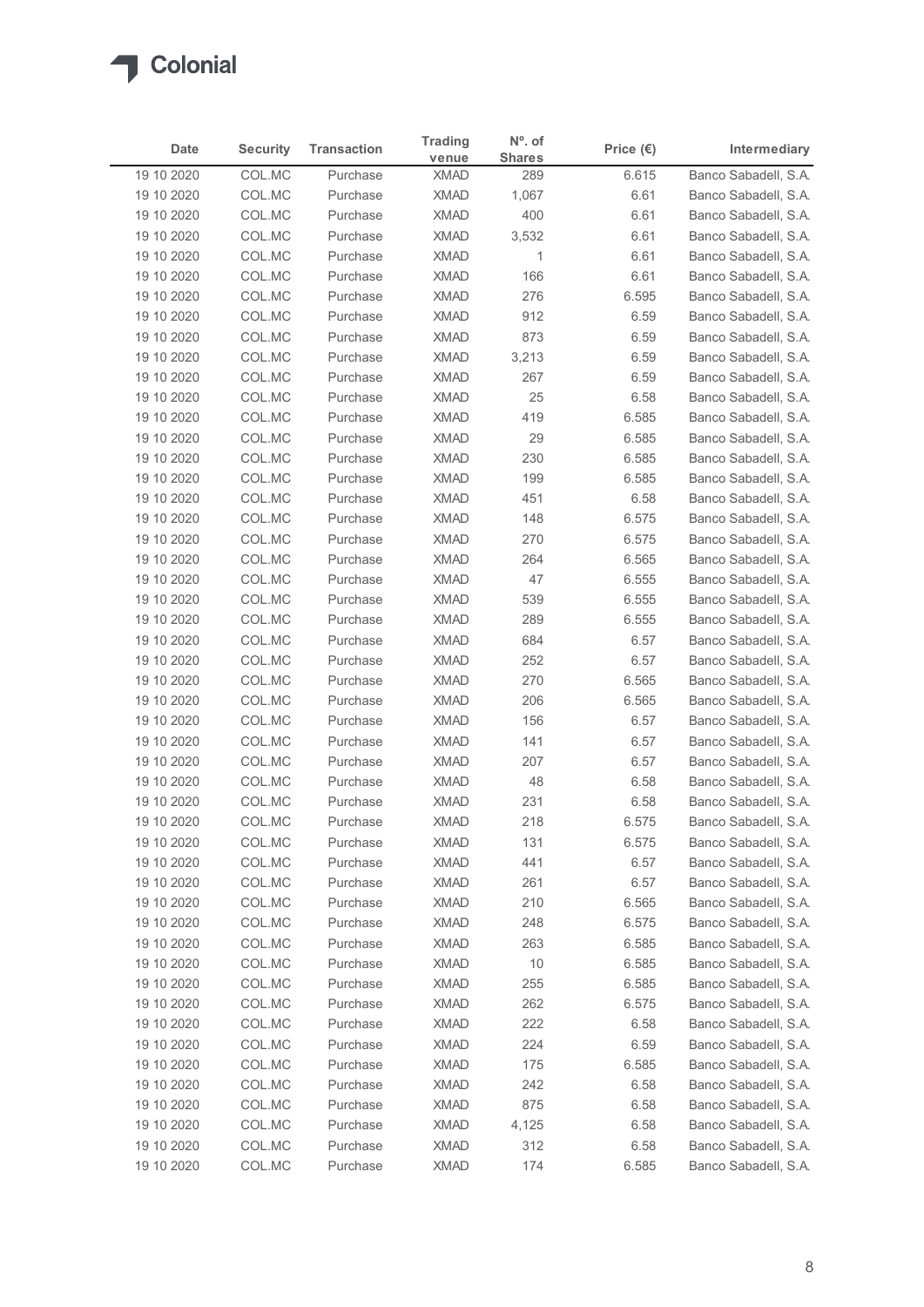

|                          |                  |                      | <b>Trading</b>             | $No$ . of      |                    |                                              |
|--------------------------|------------------|----------------------|----------------------------|----------------|--------------------|----------------------------------------------|
| Date                     | <b>Security</b>  | <b>Transaction</b>   | venue                      | <b>Shares</b>  | Price $(\epsilon)$ | Intermediary                                 |
| 19 10 2020               | COL.MC           | Purchase             | <b>XMAD</b>                | 184            | 6.57               | Banco Sabadell, S.A.                         |
| 19 10 2020<br>19 10 2020 | COL.MC<br>COL.MC | Purchase<br>Purchase | <b>XMAD</b><br><b>XMAD</b> | 108<br>246     | 6.57               | Banco Sabadell, S.A.<br>Banco Sabadell, S.A. |
| 19 10 2020               | COL.MC           | Purchase             | <b>XMAD</b>                | 93             | 6.57<br>6.565      | Banco Sabadell, S.A.                         |
| 19 10 2020               | COL.MC           | Purchase             | <b>XMAD</b>                | 134            | 6.565              | Banco Sabadell, S.A.                         |
| 19 10 2020               | COL.MC           | Purchase             | <b>XMAD</b>                | 85             | 6.57               | Banco Sabadell, S.A.                         |
| 19 10 2020               | COL.MC           | Purchase             | <b>XMAD</b>                | 184            | 6.57               | Banco Sabadell, S.A.                         |
| 19 10 2020               | COL.MC           | Purchase             | <b>XMAD</b>                | 563            | 6.57               | Banco Sabadell, S.A.                         |
| 19 10 2020               | COL.MC           | Purchase             | <b>XMAD</b>                | 129            | 6.57               | Banco Sabadell, S.A.                         |
| 19 10 2020               | COL.MC           | Purchase             | <b>XMAD</b>                | 216            | 6.565              | Banco Sabadell, S.A.                         |
| 20 10 2020               | COL.MC           | Purchase             | <b>XMAD</b>                | 1,040          | 6.585              | Banco Sabadell, S.A.                         |
| 20 10 2020               | COL.MC           | Purchase             | <b>XMAD</b>                | 273            | 6.525              | Banco Sabadell, S.A.                         |
| 20 10 2020               | COL.MC           | Purchase             | <b>XMAD</b>                | 806            | 6.525              | Banco Sabadell, S.A.                         |
| 20 10 2020               | COL.MC           | Purchase             | XMAD                       | 2,400          | 6.505              | Banco Sabadell, S.A.                         |
| 20 10 2020               | COL.MC           | Purchase             | <b>XMAD</b>                | 2,400          | 6.505              | Banco Sabadell, S.A.                         |
| 20 10 2020               | COL.MC           | Purchase             | XMAD                       | 200            | 6.505              | Banco Sabadell, S.A.                         |
| 20 10 2020               | COL.MC           | Purchase             | <b>XMAD</b>                | 1,081          | 6.52               | Banco Sabadell, S.A.                         |
| 20 10 2020               | COL.MC           | Purchase             | <b>XMAD</b>                | 1,060          | 6.53               | Banco Sabadell, S.A.                         |
| 20 10 2020               | COL.MC           | Purchase             | <b>XMAD</b>                | 939            | 6.535              | Banco Sabadell, S.A.                         |
| 20 10 2020               | COL.MC           | Purchase             | <b>XMAD</b>                | 128            | 6.535              | Banco Sabadell, S.A.                         |
| 20 10 2020               | COL.MC           | Purchase             | <b>XMAD</b>                | 634            | 6.57               | Banco Sabadell, S.A.                         |
| 20 10 2020               | COL.MC           | Purchase             | <b>XMAD</b>                | 317            | 6.57               | Banco Sabadell, S.A.                         |
| 20 10 2020               | COL.MC           | Purchase<br>Purchase | <b>XMAD</b><br><b>XMAD</b> | 136            | 6.57               | Banco Sabadell, S.A.<br>Banco Sabadell, S.A. |
| 20 10 2020<br>20 10 2020 | COL.MC<br>COL.MC | Purchase             | <b>XMAD</b>                | 1,057<br>1,087 | 6.585<br>6.585     | Banco Sabadell, S.A.                         |
| 20 10 2020               | COL.MC           | Purchase             | <b>XMAD</b>                | 1,003          | 6.57               | Banco Sabadell, S.A.                         |
| 20 10 2020               | COL.MC           | Purchase             | <b>XMAD</b>                | 1,044          | 6.59               | Banco Sabadell, S.A.                         |
| 20 10 2020               | COL.MC           | Purchase             | XMAD                       | 1,068          | 6.595              | Banco Sabadell, S.A.                         |
| 20 10 2020               | COL.MC           | Purchase             | <b>XMAD</b>                | 1,086          | 6.595              | Banco Sabadell, S.A.                         |
| 20 10 2020               | COL.MC           | Purchase             | <b>XMAD</b>                | 853            | 6.59               | Banco Sabadell, S.A.                         |
| 20 10 2020               | COL.MC           | Purchase             | <b>XMAD</b>                | 5,000          | 6.64               | Banco Sabadell, S.A.                         |
| 20 10 2020               | COL.MC           | Purchase             | <b>XMAD</b>                | 1,038          | 6.695              | Banco Sabadell, S.A.                         |
| 20 10 2020               | COL.MC           | Purchase             | <b>XMAD</b>                | 1,010          | 6.655              | Banco Sabadell, S.A.                         |
| 20 10 2020               | COL.MC           | Purchase             | <b>XMAD</b>                | 100            | 6.66               | Banco Sabadell, S.A.                         |
| 20 10 2020               | COL.MC           | Purchase             | XMAD                       | 914            | 6.66               | Banco Sabadell, S.A.                         |
| 20 10 2020               | COL.MC           | Purchase             | <b>XMAD</b>                | 1,032          | 6.66               | Banco Sabadell, S.A.                         |
| 20 10 2020               | COL.MC           | Purchase             | <b>XMAD</b>                | 1,052          | 6.625              | Banco Sabadell, S.A.                         |
| 20 10 2020               | COL.MC           | Purchase             | <b>XMAD</b>                | 1,018          | 6.66               | Banco Sabadell, S.A.                         |
| 20 10 2020               | COL.MC           | Purchase             | <b>XMAD</b>                | 1,032          | 6.665              | Banco Sabadell, S.A.                         |
| 20 10 2020               | COL.MC           | Purchase             | <b>XMAD</b>                | 1,090          | 6.67               | Banco Sabadell, S.A.                         |
| 20 10 2020               | COL.MC           | Purchase             | <b>XMAD</b>                | 400            | 6.725              | Banco Sabadell, S.A.                         |
| 20 10 2020               | COL.MC           | Purchase             | <b>XMAD</b>                | 625            | 6.725              | Banco Sabadell, S.A.                         |
| 20 10 2020               | COL.MC           | Purchase             | <b>XMAD</b>                | 1,061          | 6.73               | Banco Sabadell, S.A.                         |
| 20 10 2020               | COL.MC           | Purchase             | <b>XMAD</b>                | 1,064          | 6.705              | Banco Sabadell, S.A.                         |
| 20 10 2020               | COL.MC           | Purchase             | <b>XMAD</b>                | 1,008          | 6.7                | Banco Sabadell, S.A.                         |
| 20 10 2020               | COL.MC           | Purchase             | XMAD                       | 1,058          | 6.695              | Banco Sabadell, S.A.                         |
| 20 10 2020               | COL.MC           | Purchase             | <b>XMAD</b>                | 31             | 6.695              | Banco Sabadell, S.A.                         |
| 20 10 2020               | COL.MC           | Purchase             | <b>XMAD</b>                | 1,077          | 6.695              | Banco Sabadell, S.A.                         |
| 20 10 2020               | COL.MC<br>COL.MC | Purchase             | <b>XMAD</b>                | 1,019          | 6.735              | Banco Sabadell, S.A.                         |
| 20 10 2020               |                  | Purchase             | XMAD                       | 1,012          | 6.725              | Banco Sabadell, S.A.                         |